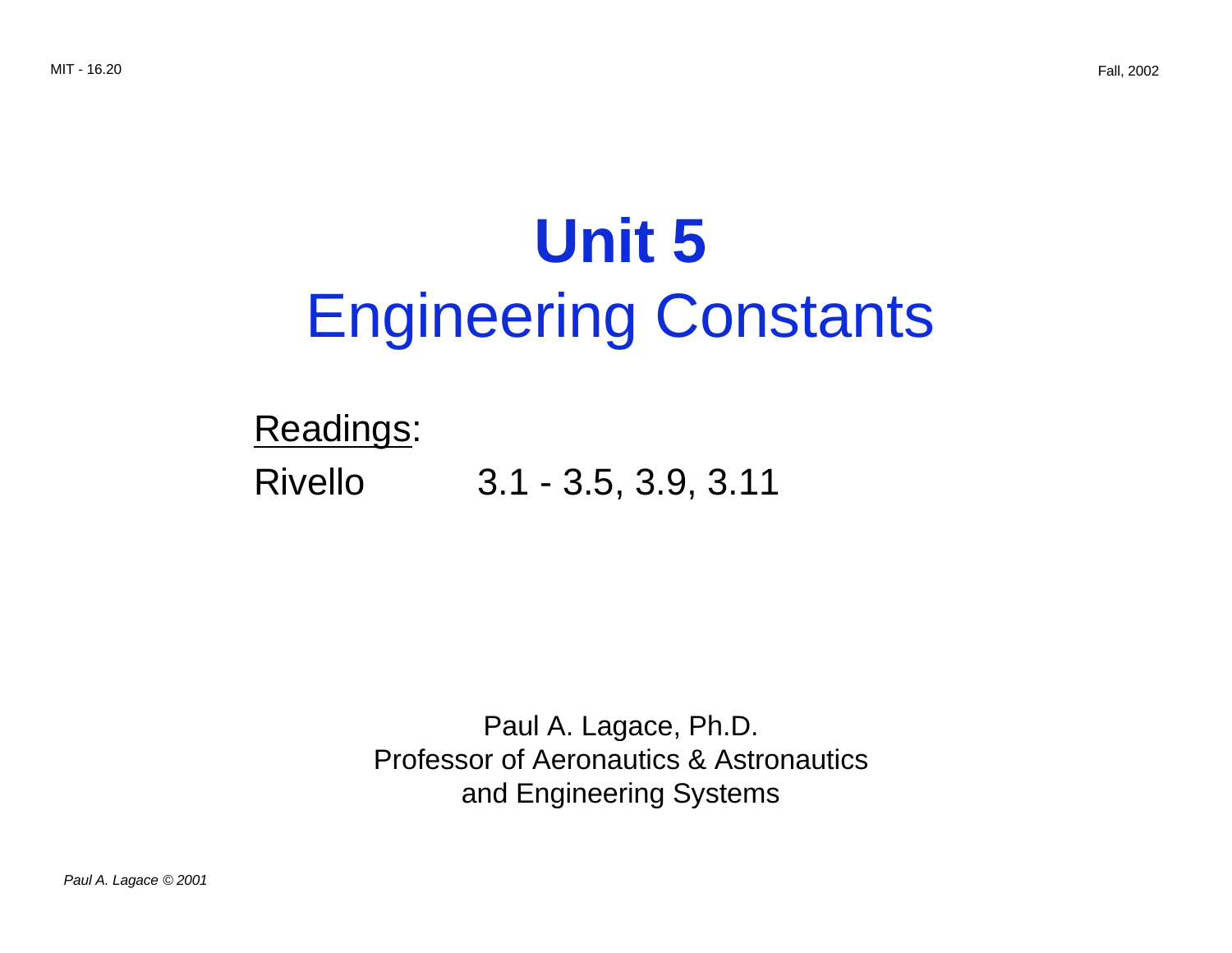We do not characterize materials by their  $E_{\text{mnpq}}$ . The  $E_{\text{mnpq}}$  are useful in doing transformations, manipulations, etc.

# We characterize materials by their "ENGINEERING CONSTANTS"

(or, Elastic Constants)

(what we can physically measure)

There are 5 types

- 1. Longitudinal (Young's) (Extensional) Modulus: relates extensional strain in the direction of loading to stress in the direction of loading. (3 of these)
- 2. Poisson's Ratio: relates extensional strain in the loading direction to extensional strain in another direction. (6 of these…only 3 are independent)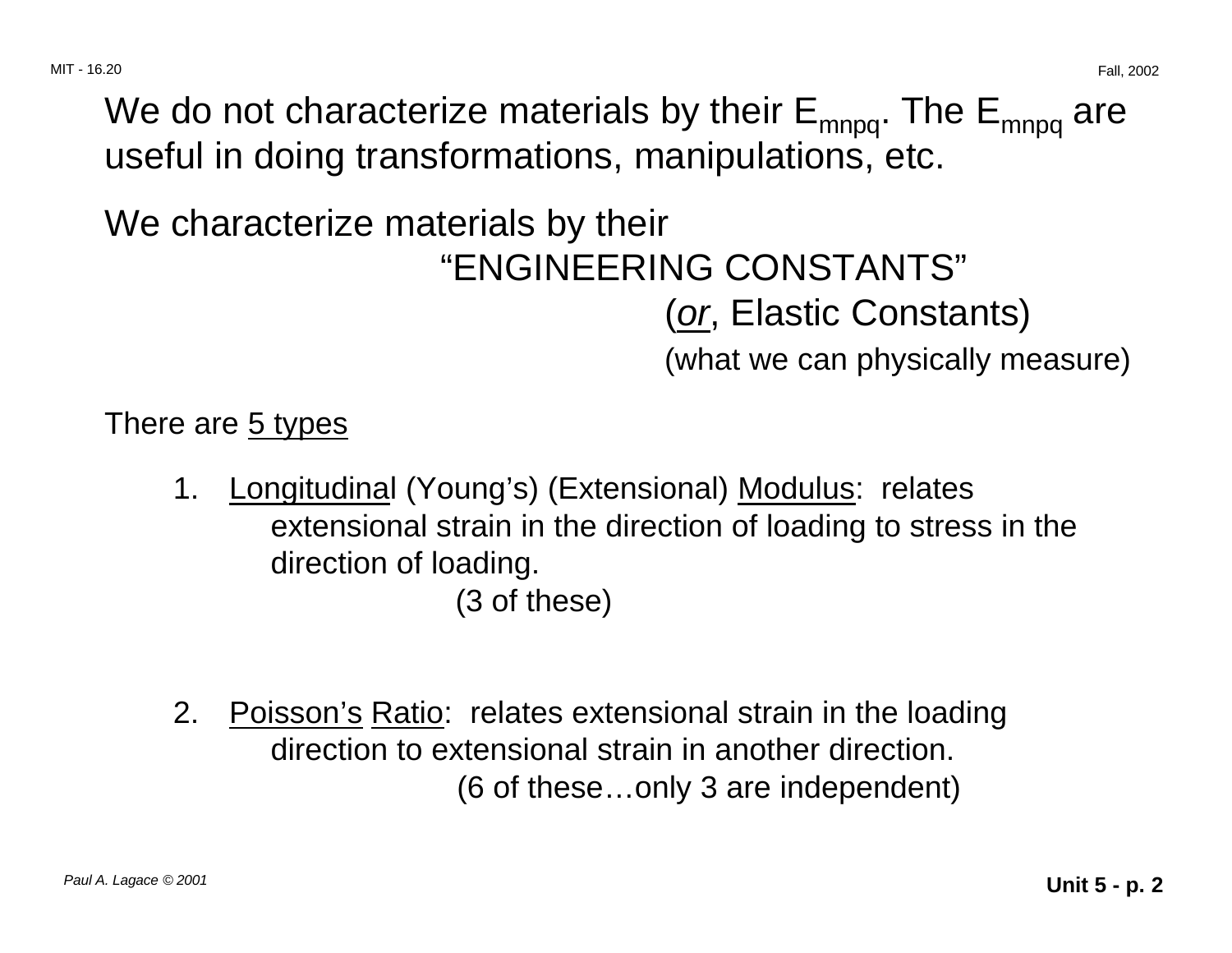- 3. Shear Modulus: relates shear strain in the plane of shear loading to that shear stress. (3 of these)
- 4. Coefficient of Mutual Influence: relates shear strain due to shear stress in that plane to extensional strain **or**, relates extensional strain due to extensional stress to shear strain. (up to 18 of these)
- 5. Chentsov Coefficient: relates shear strain due to shear stress in that plane to shear strain in another plane. (6 of these)

Let's be more specific:

- 1. Longitudinal Modulus
	- 1)  $E_{11}$  or  $E_{xx}$  or  $E_1$  or  $E_x$ : contribution of  $\varepsilon_{11}$  to  $\sigma_{11}$
	- 2)  $E_{22}$  or  $E_{yy}$  or  $E_{2}$  or  $E_{y}$ : contribution of  $\varepsilon_{22}$  to  $\sigma_{22}$
	- 3)  $E_{33}$  or  $E_{zz}$  or  $E_{3}$  or  $E_{z}$ : contribution of  $\varepsilon_{33}$  to  $\sigma_{33}$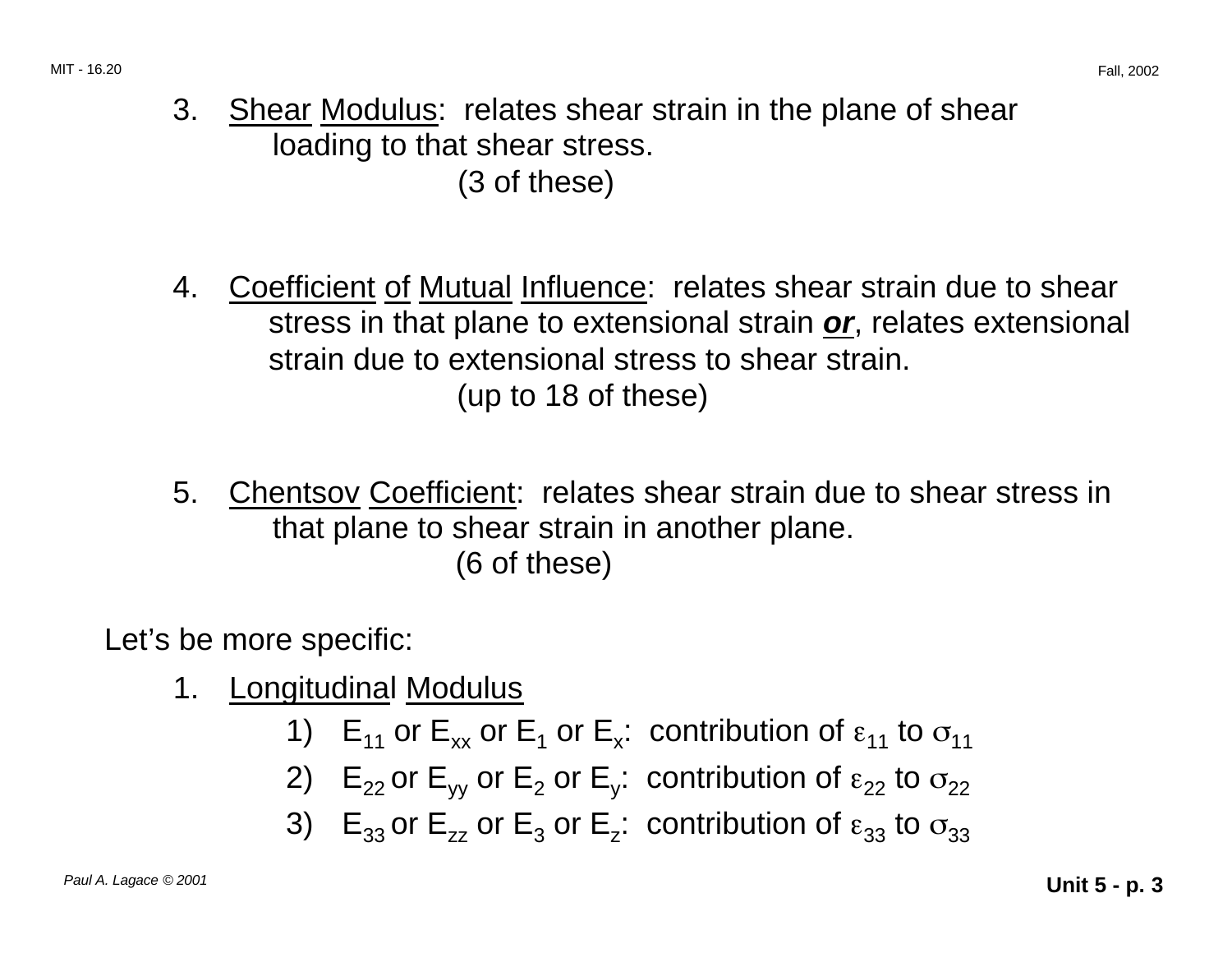In general:  $E_{mm} = \frac{\sigma_{mm}}{m}$  due to  $\sigma_{mm}$  applied only  $\rm \epsilon_{mm}$ (no summation on m)

- 2. Poisson's Ratios (**negative** ratios)
	- 1)  $v_{12}$  or  $v_{xy}$ : (negative of) ratio of  $\varepsilon_{22}$  to  $\varepsilon_{11}$  due to  $\sigma_{11}$
	- 2)  $v_{13}$  or  $v_{17}$ : (negative of) ratio of  $\varepsilon_{33}$  to  $\varepsilon_{11}$  due to  $\sigma_{11}$
	- 3)  $v_{23}$  or  $v_{yz}$ : (negative of) ratio of  $\varepsilon_{33}$  to  $\varepsilon_{22}$  due to  $\sigma_{22}$
	- 4)  $v_{21}$  or  $v_{yx}$ : (negative of) ratio of  $\varepsilon_{11}$  to  $\varepsilon_{22}$  due to  $\sigma_{22}$
	- 5)  $v_{31}$  or  $v_{7x}$ : (negative of) ratio of  $\varepsilon_{11}$  to  $\varepsilon_{33}$  due to  $\sigma_{33}$
	- 6)  $v_{32}$  or  $v_{7y}$ : (negative of) ratio of  $\varepsilon_{22}$  to  $\varepsilon_{33}$  due to  $\sigma_{33}$

In general: 
$$
v_{nm} = -\frac{\varepsilon_{mm}}{\varepsilon_{nn}}
$$
 due to  $\sigma_{nn}$  applied only  
(for  $n \neq m$ )

$$
Important: v_{nm} \neq v_{mn}
$$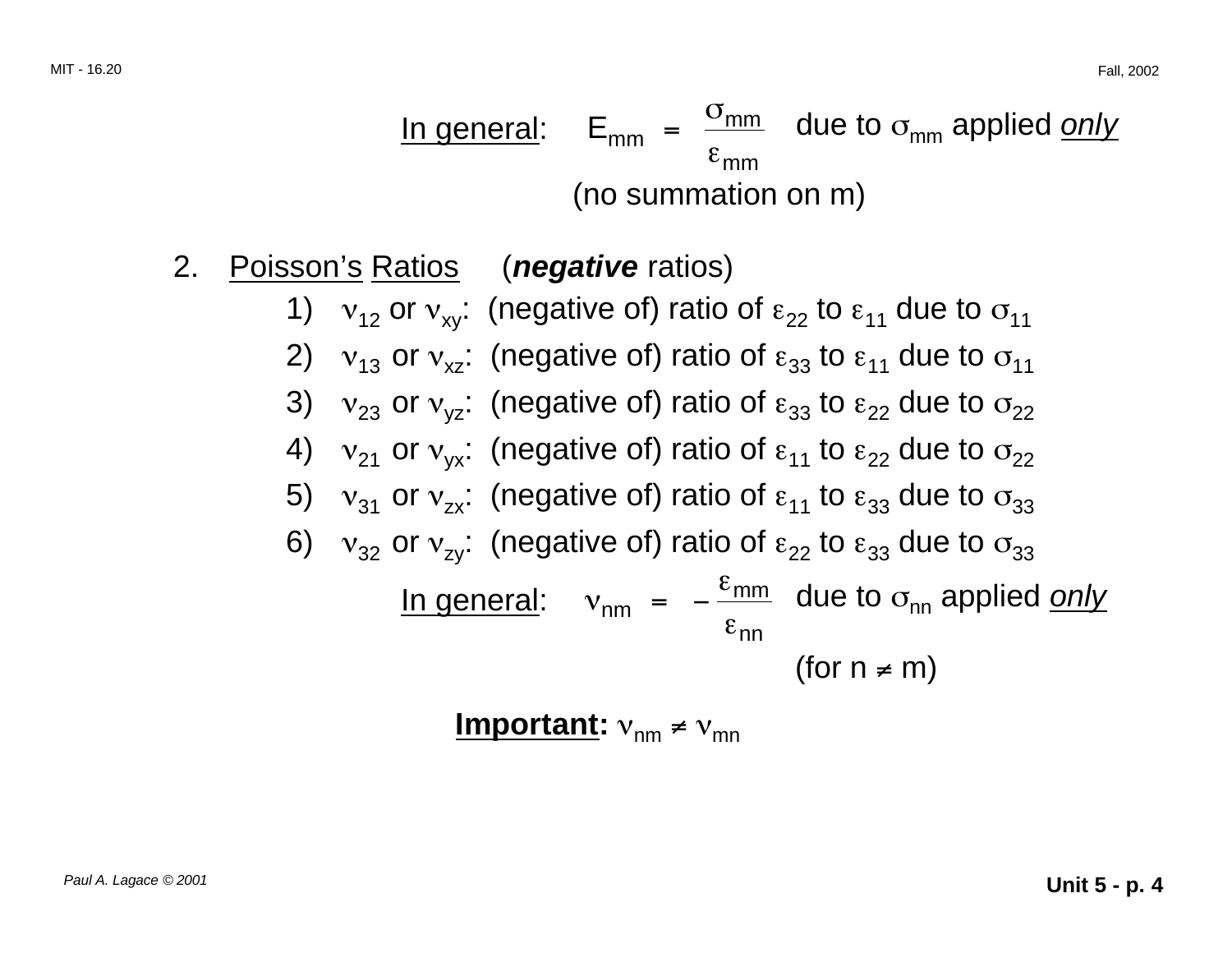However, these are not all independent. There are relations known as "reciprocity relations" (3 of them)

$$
v_{21} E_{11} = v_{12} E_{22}
$$
  
\n $v_{31} E_{11} = v_{13} E_{33}$   
\n $v_{32} E_{22} = v_{23} E_{33}$ 

- 3. Shear Moduli
	- 1)  $G_{12}$  or  $G_{xy}$  or  $G_6$ : contribution of (2) $\varepsilon_{12}$  to  $\sigma_{12}$
	- 2) G<sub>13</sub> or G<sub>xz</sub> or G<sub>5</sub>: contribution of (2) $\varepsilon_{13}$  to  $\sigma_{13}$
	- 3)  $G_{23}$  or  $G_{vz}$  or  $G_4$ : contribution of (2) $\varepsilon_{23}$  to  $\sigma_{23}$

<u>In general</u>:  $G_{mn} = \frac{\sigma_{mn}}{2\epsilon_{mn}}$  due to  $\sigma_{mn}$  applied <u>only</u>

**factor of 2 here since it relates physical quantities** 

\n shear stress  
\n shear deformation (angular charge) 
$$
\Rightarrow G_{mn} = \frac{\tau_{mn}}{\gamma_{mn}}
$$
\n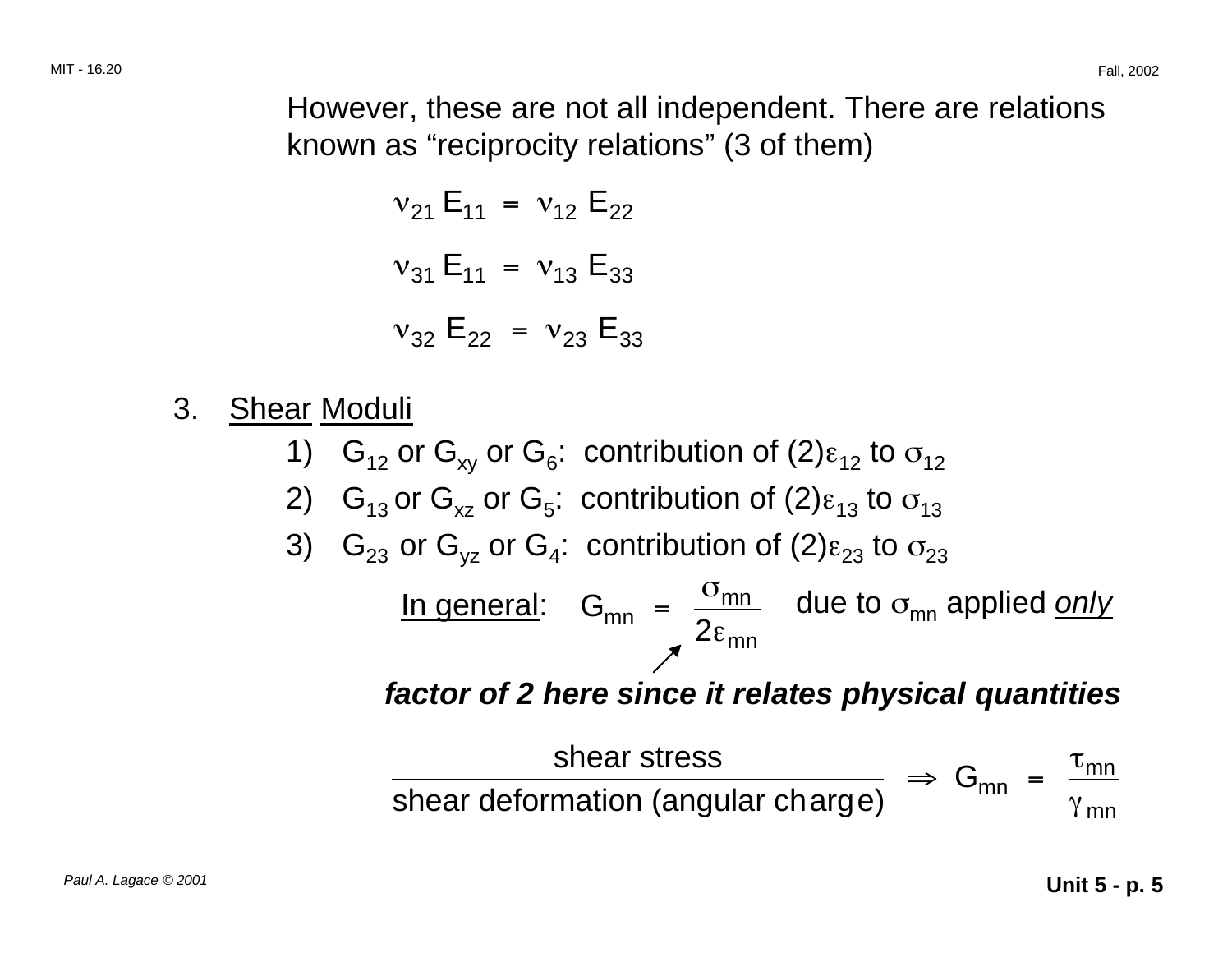#### 4. Coefficients of Mutual Influence (**negative** ratios) (also known as "coupling coefficients") Note: need to use contracted notation here:

- 1)  $\eta_{16}$ : (negative of) ratio of (2) $\varepsilon_{12}$  to  $\varepsilon_{11}$  due to  $\sigma_{11}$
- 2)  $\eta_{61}$ : (negative of) ratio of  $\varepsilon_{11}$  to (2) $\varepsilon_{12}$  due to  $\sigma_{12}$

| 3) $\eta_{26}$      | $(5)$ η <sub>36</sub> | $(7)$ η <sub>14</sub> | $(9)$ $\eta_{24}$  |
|---------------------|-----------------------|-----------------------|--------------------|
| 4) $\eta_{62}$      | $(6)$ $\eta_{63}$     | $(8)$ $\eta_{41}$     | $(10)$ $\eta_{42}$ |
| 11) ຖ <sub>34</sub> | $(13)$ $\eta_{15}$    | $(15)$ $\eta_{25}$    | $(17)$ $\eta_{35}$ |
| 12) $\eta_{43}$     | $(14)$ $\eta_{51}$    | $(16)$ $\eta_{52}$    | $(18)$ $\eta_{53}$ |

- 5. Chentsov Coefficients (**negative** ratios)
	- 1)  $\eta_{46}$ : (negative of) ratio of (2) $\varepsilon_{12}$  to (2) $\varepsilon_{23}$  due to  $\sigma_{23}$
	- 2)  $\eta_{64}$ : (negative of) ratio of (2) $\varepsilon_{23}$  to (2) $\varepsilon_{12}$  due to  $\sigma_{12}$
	- 3)  $\eta_{45}$ : (negative of) ratio of (2) $\varepsilon_{13}$  to (2) $\varepsilon_{23}$  due to  $\sigma_{23}$
	- 4)  $\eta_{54}$ : (negative of) ratio of (2) $\varepsilon_{23}$  to (2) $\varepsilon_{13}$  due to  $\sigma_{13}$
	- 5)  $η<sub>56</sub>$ : (negative of) ratio of (2)ε<sub>12</sub> to (2)ε<sub>13</sub> due to  $σ<sub>13</sub>$
	- 6)  $\eta_{65}$ : (negative of) ratio of (2) $\varepsilon_{13}$  to (2) $\varepsilon_{12}$  due to  $\sigma_{12}$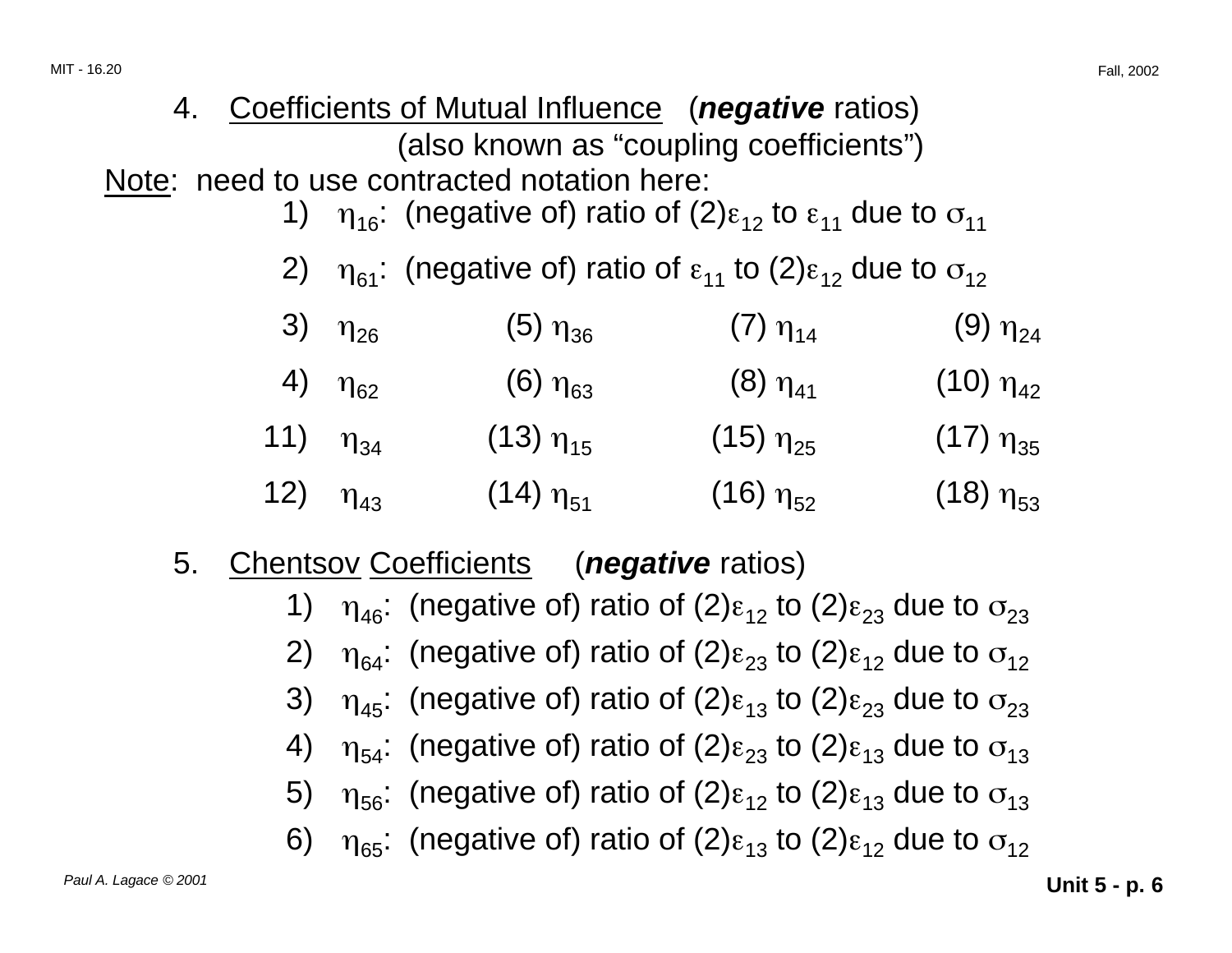Again, since these are physical ratios, engineering shear strain factor of 2 is used.

Again, these are not all independent. Just as for the Poisson's ratios, there are reciprocity relations. These involve the longitudinal and shear moduli (since these couple extensional and shear or shear to shear). There are 12 of them:

- $\eta_{61} E_1 = \eta_{16} G_6$   $\eta_{51} E_1 = \eta_{15} G_5$   $\eta_{41} E_1 = \eta_{14} G_4$  $\eta_{62}$  E<sub>2</sub> =  $\eta_{26}$  G<sub>6</sub>  $\eta_{52}$  E<sub>2</sub> =  $\eta_{25}$  G<sub>5</sub>  $\eta_{42}$  E<sub>2</sub> =  $\eta_{24}$  G<sub>4</sub>
- $\eta_{63} E_3 = \eta_{36} G_6$   $\eta_{53} E_3 = \eta_{35} G_5$   $\eta_{43} E_3 = \eta_{34} G_4$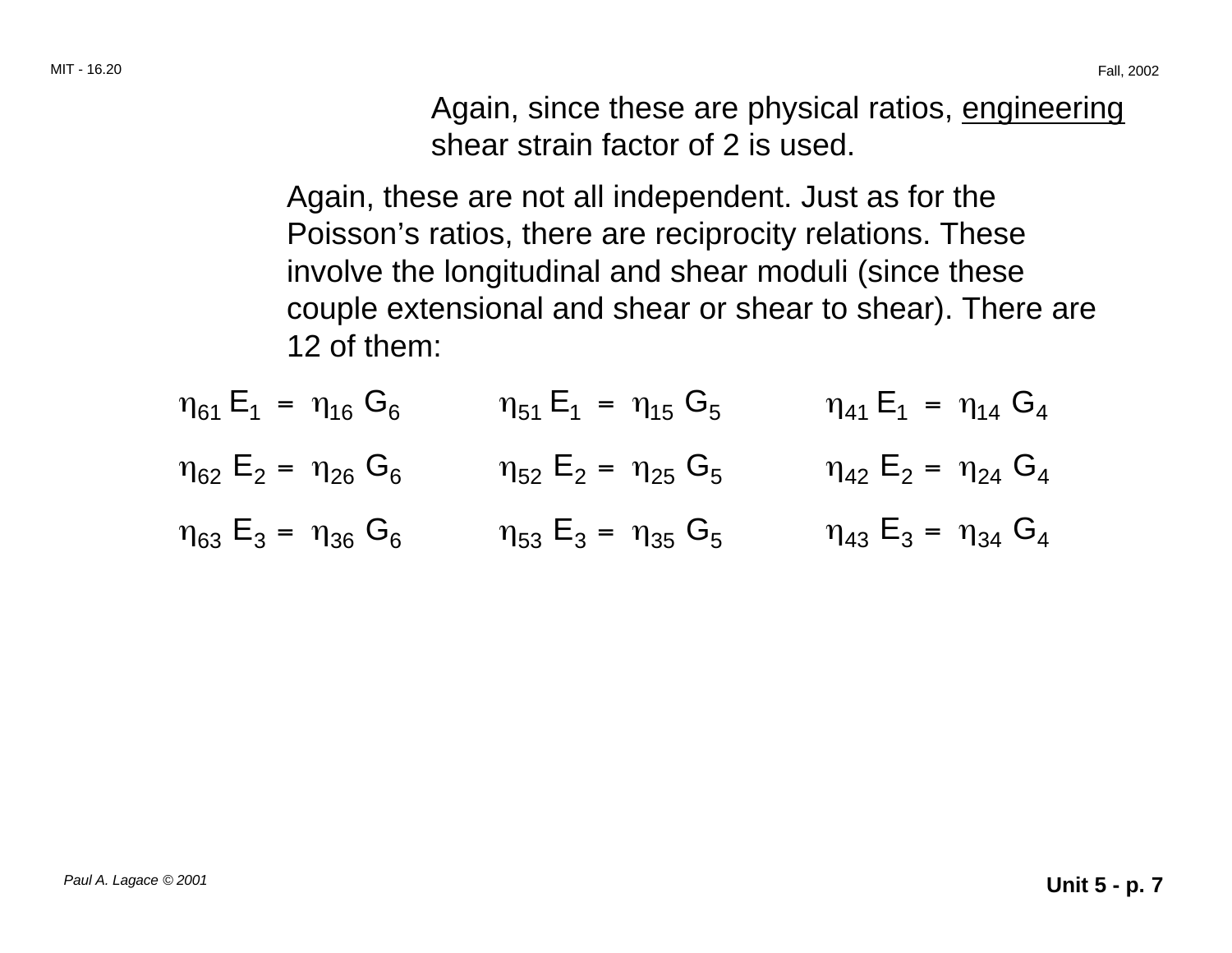#### in general:

$$
\eta_{nm} E_m = \eta_{mn} G_n
$$
  
(m = 1, 2, 3) **no sum**  
(n = 4, 5, 6)

#### **and**

$$
\eta_{46} G_6 = \eta_{64} G_4
$$
  
\n
$$
\eta_{45} G_5 = \eta_{54} G_4
$$
  
\n
$$
\eta_{56} G_6 = \eta_{65} G_5
$$
  
\nin general:  
\n
$$
\eta_{nm} G_m = \eta_{mn} G_n
$$
  
\n( $m = 4, 5, 6$ ) no sum  
\n( $m \neq n$ )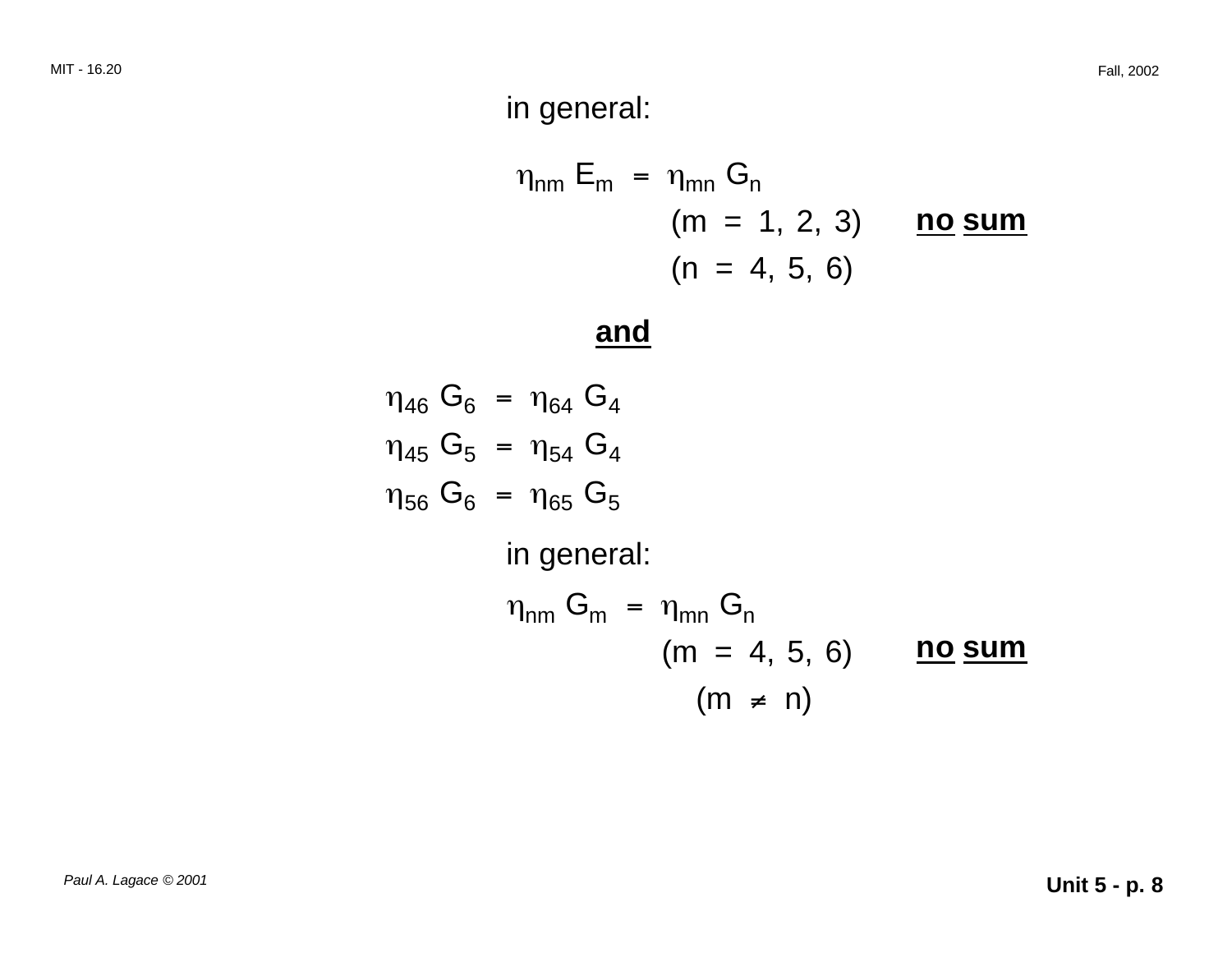#### This gives **21** independent (at most) engineering constants:

| $\frac{\text{Total}}{\text{Total}}$ 3 E <sub>n</sub> 6v <sub>nm</sub> 3 G <sub>m</sub> 18 $\eta_{nm}$ 6 $\eta_{nm}$ |  |                                                                  |  |  |
|---------------------------------------------------------------------------------------------------------------------|--|------------------------------------------------------------------|--|--|
|                                                                                                                     |  | $\downarrow$ $\downarrow$ $\downarrow$ $\downarrow$ $\downarrow$ |  |  |
| $\frac{\text{Indp't}}{3}$ 3 3 9 3 = 21                                                                              |  |                                                                  |  |  |

--> Now that we have defined the terms, we wish to write the "engineering stress-strain equations"

Recall compliances:

 $\varepsilon_{mn}$  =  $S_{mnpq}$   $\sigma_{pq}$ 

and consider only the first equation:

$$
\varepsilon_{11} = S_{1111} \sigma_{11} + S_{1122} \sigma_{22} + S_{1133} \sigma_{33}
$$
  
+ 2S<sub>1123</sub> \sigma<sub>23</sub> + 2S<sub>1113</sub> \sigma<sub>13</sub> + 2S<sub>1112</sub> \sigma<sub>12</sub>  
(we'll have to use contracted notation, so...)  

$$
\varepsilon_1 = S_{11} \sigma_1 + S_{12} \sigma_2 + S_{13} \sigma_3 + S_{14} \sigma_4 + S_{15} \sigma_5 + S_{16} \sigma_6
$$
  
(Note: 2's disappear!)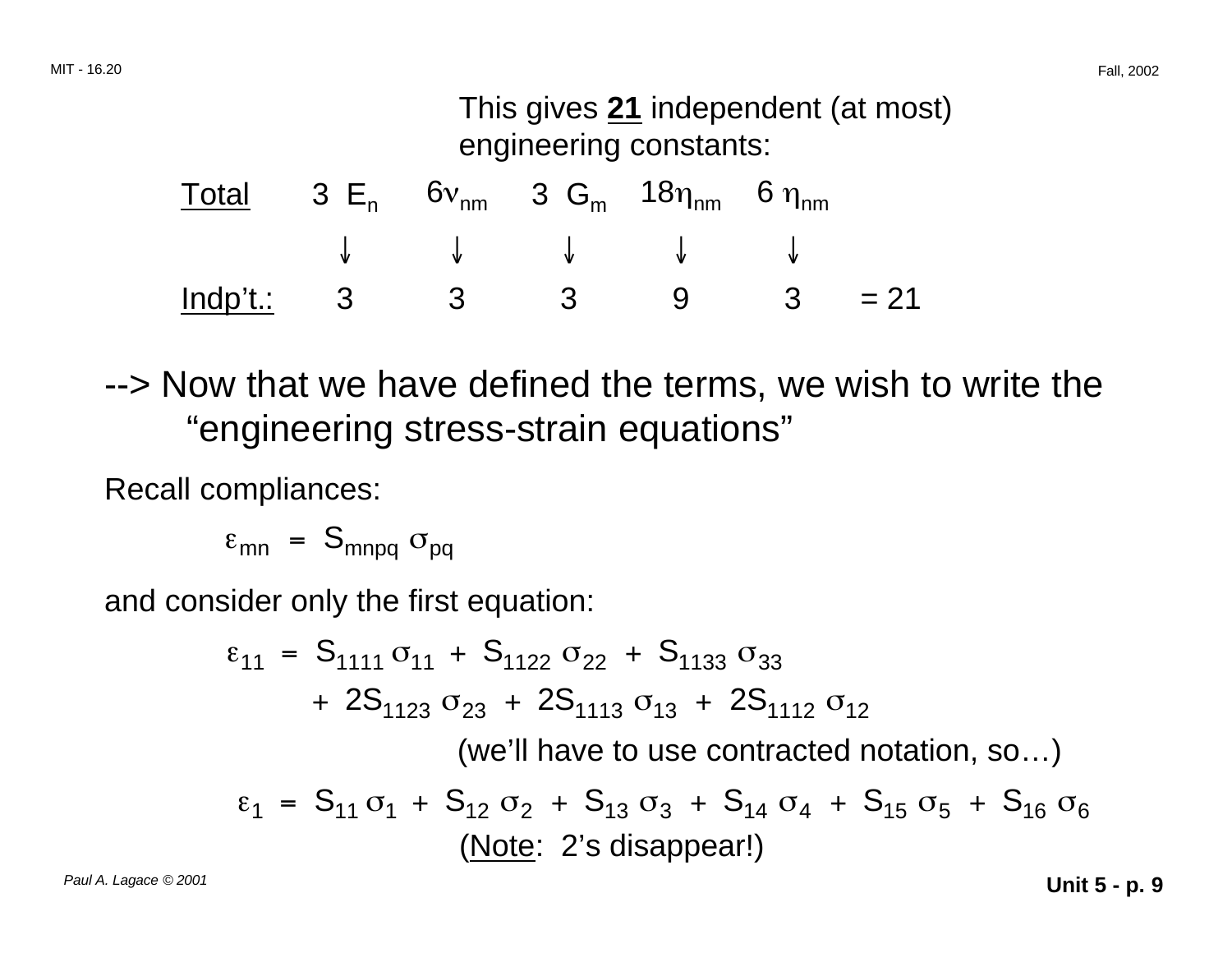MIT - 16.20 Fall, 2002

Consider each of the compliance terms separately:

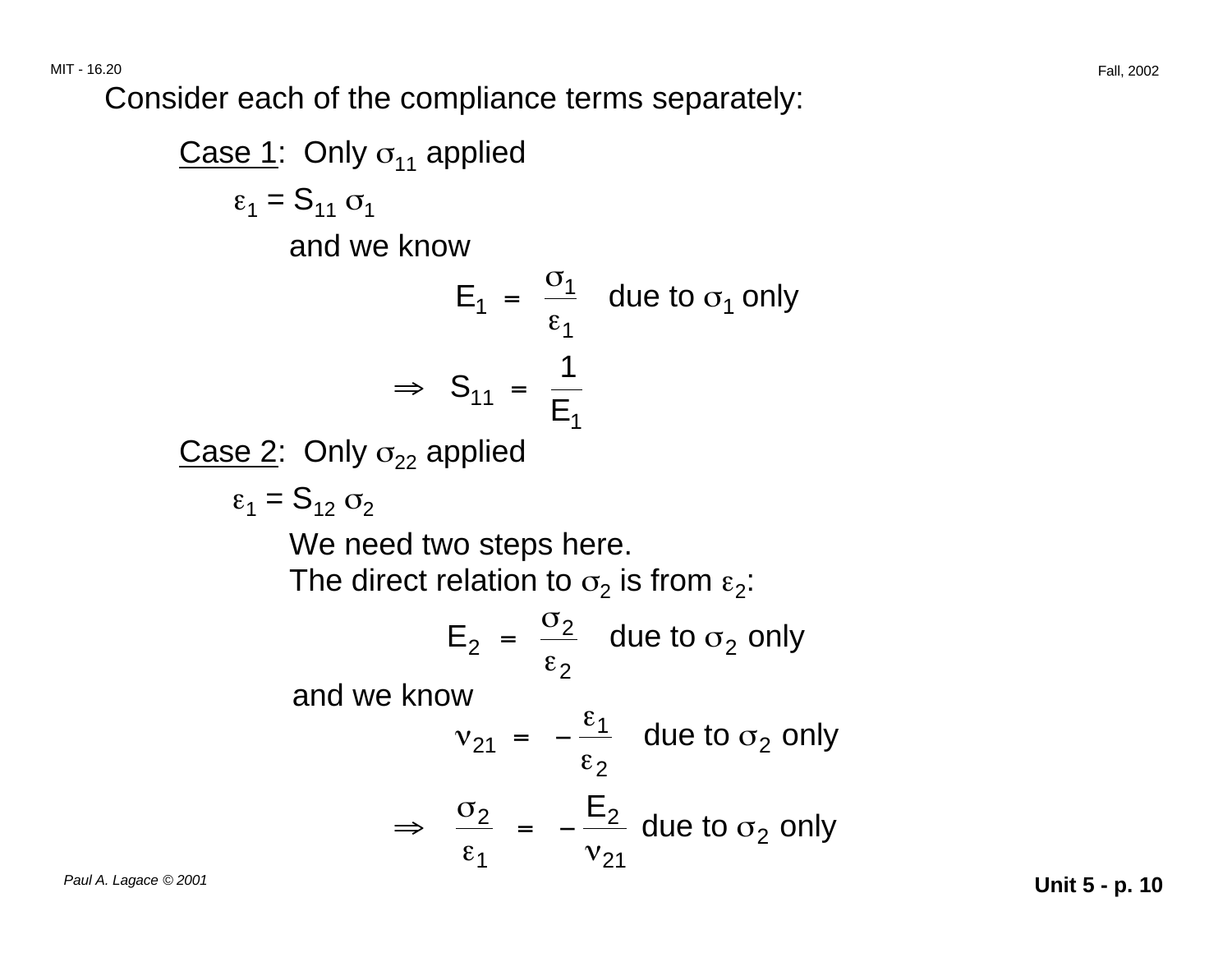$$
S_{12} = -\frac{v_{21}}{E_2}
$$
 (due to  $\sigma_2$  only)

--> to make this a bit simpler (for later purposes), we recall the reciprocity relation:

$$
v_{12} E_2 = v_{21} E_1
$$
  
 $\Rightarrow \frac{v_{21}}{E_2} = \frac{v_{12}}{E_1}$ 

Thus:

$$
S_{12} = -\frac{v_{12}}{E_1}
$$

Case 3: Only  $\sigma_3$  applied In a similar manner we get:

$$
S_{13} = -\frac{v_{13}}{E_1}
$$

Case 4: Only  $\sigma_4$  ( $\sigma_{23}$ ) applied  $\varepsilon_1 = S_{14} \sigma_4$ 

Again, two steps are needed.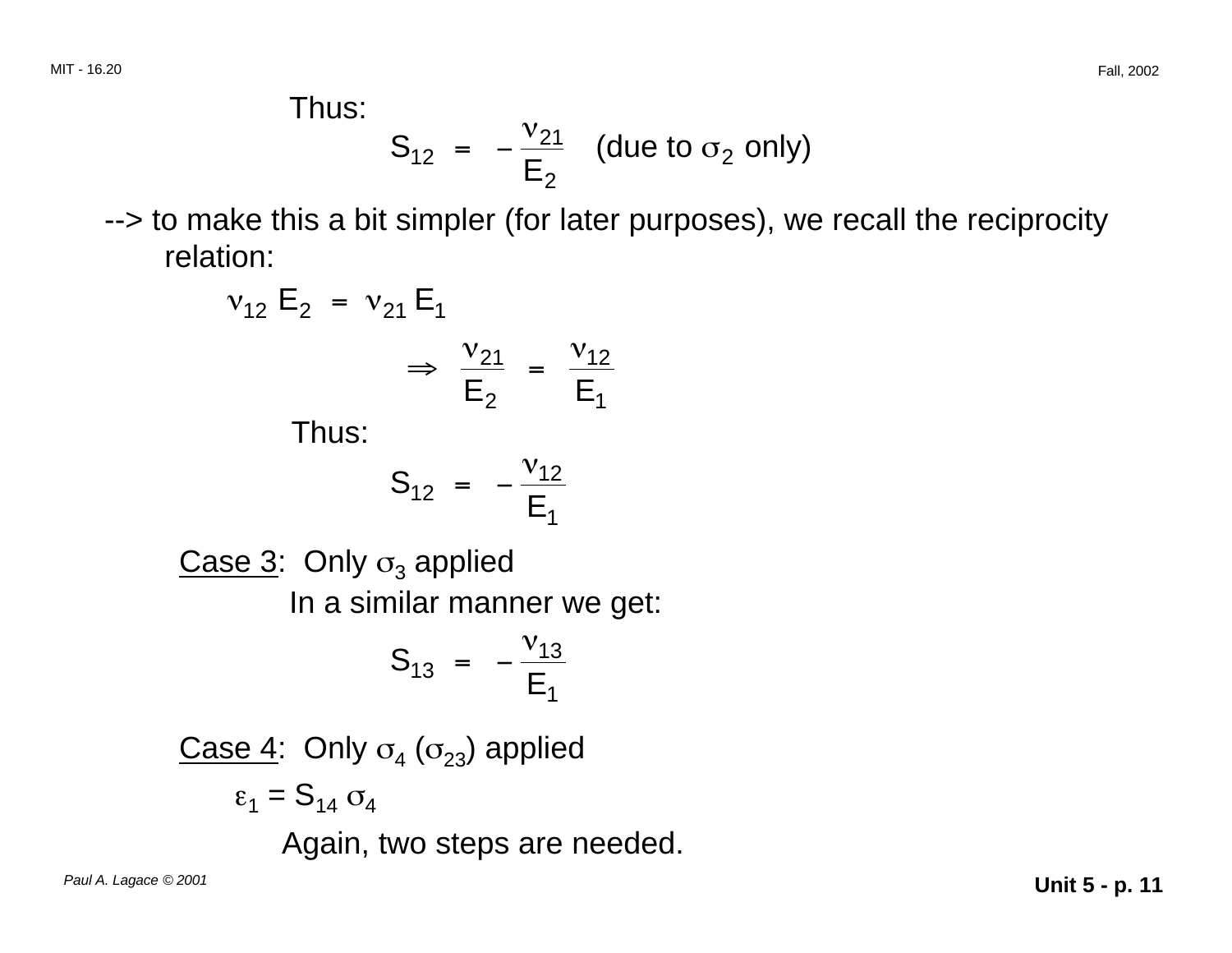First the direct relation of  $\varepsilon_4$  to  $\sigma_4$ :

$$
G_4 = \frac{\sigma_4}{\epsilon_4}
$$
 due to  $\sigma_4$  only

**This is engineering strain!** 

and then:

 $\eta_{41}$  =  $\frac{\varepsilon_1}{\varepsilon_1}$  due to  $\sigma_4$  only  $\epsilon_{\mathtt{4}}$  $\Rightarrow$   $\frac{\sigma_4}{\sigma_4}$  =  $-\frac{G_4}{\sigma_4}$  $\varepsilon_1$   $\eta_{41}$  $\Rightarrow$  S<sub>14</sub> =  $-\frac{\eta_{41}}{G_4}$  due to  $\sigma_4$  only Again, we use a reciprocity relation to get:  $\frac{\eta_{41}}{\mathsf{G}_4}$  =  $\frac{\eta_{14}}{\mathsf{E}_1}$  $\Rightarrow$  S<sub>14</sub> =  $-\frac{\eta_{14}}{E_1}$  due to  $\sigma_4$  only We do the same for Case 5 of only  $\sigma_5$  applied, and Case 6 of only  $\sigma_6$  applied to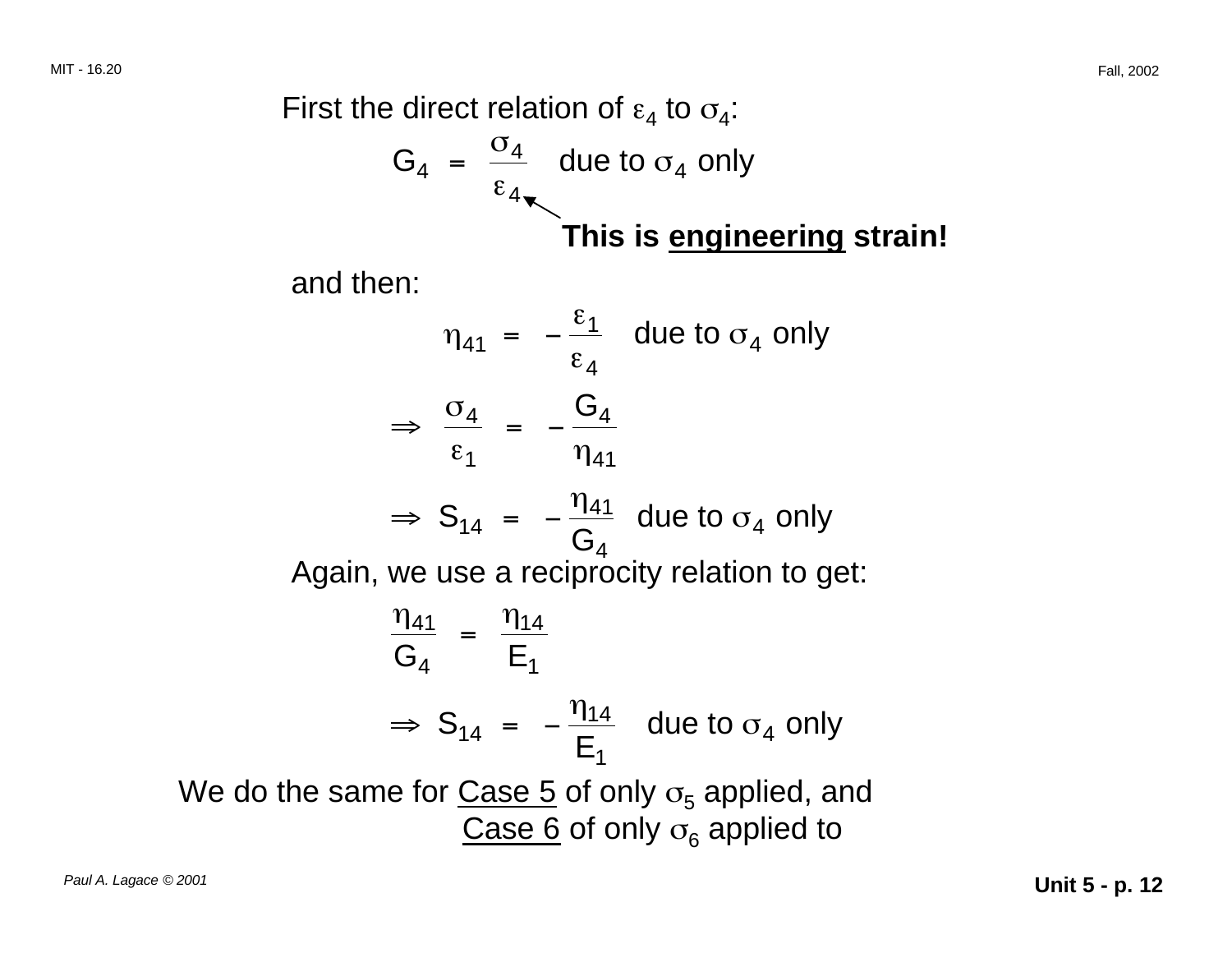and

$$
S_{16} = -\frac{\eta_{16}}{E_1}
$$

 $S_{15} = -\frac{\eta_{15}}{E_1}$ 

With all this we finally get:

$$
\varepsilon_1 = \frac{1}{E_1} \left[ \sigma_1 - v_{12} \sigma_2 - v_{13} \sigma_3 - \eta_{14} \sigma_4 - \eta_{15} \sigma_5 - \eta_{16} \sigma_6 \right]
$$
\nwe used the reciprocity relations so  
\nwe could "pull out" this common factor.

We can do this for all the other cases.

In general we write:

$$
\varepsilon_{n} = -\frac{1}{E_{n}} \sum_{m=1}^{6} v_{nm} \sigma_{m}
$$
\nNote:  $v_{nn} = -1$   
\nIf we let  $\eta$ 's be  $v$ 's  
\nUnit 5 - p. 13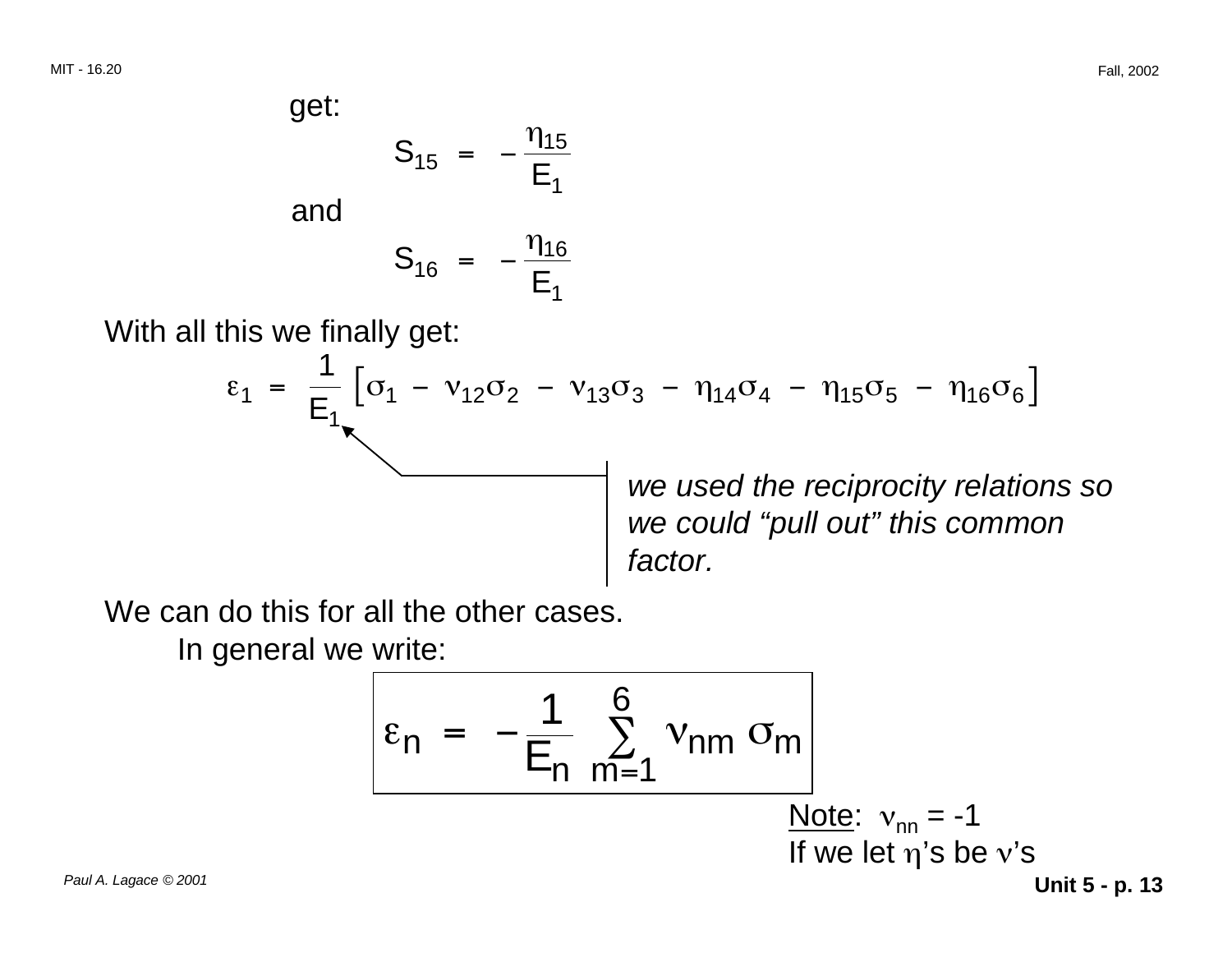"Engineering" Stress-Strain Equations  
\n*General Form*  
\n
$$
\epsilon_1 = \frac{1}{E_1} \left[ \sigma_1 - v_{12} \sigma_2 - v_{13} \sigma_3 - \eta_{14} \sigma_4 - \eta_{15} \sigma_5 - \eta_{16} \sigma_6 \right]
$$
\n
$$
\epsilon_2 = \frac{1}{E_2} \left[ -v_{21} \sigma_1 + \sigma_2 - v_{23} \sigma_3 - \eta_{24} \sigma_4 - \eta_{25} \sigma_5 - \eta_{26} \sigma_6 \right]
$$
\n
$$
\epsilon_3 = \frac{1}{E_3} \left[ -v_{31} \sigma_1 - v_{32} \sigma_2 + \sigma_3 - \eta_{34} \sigma_4 - \eta_{35} \sigma_5 - \eta_{36} \sigma_6 \right]
$$
\n
$$
\gamma_4 = \epsilon_4 = \frac{1}{G_4} \left[ -\eta_{41} \sigma_1 - \eta_{42} \sigma_2 - \eta_{43} \sigma_3 + \sigma_4 - \eta_{45} \sigma_5 - \eta_{46} \sigma_6 \right]
$$
\n
$$
\gamma_5 = \epsilon_5 = \frac{1}{G_5} \left[ -\eta_{51} \sigma_1 - \eta_{52} \sigma_2 - \eta_{53} \sigma_3 - \eta_{54} \sigma_4 + \sigma_5 - \eta_{56} \sigma_6 \right]
$$
\n
$$
\gamma_6 = \epsilon_6 = \frac{1}{G_6} \left[ -\eta_{61} \sigma_1 - \eta_{62} \sigma_2 - \eta_{63} \sigma_3 - \eta_{64} \sigma_4 - \eta_{65} \sigma_5 + \sigma_6 \right]
$$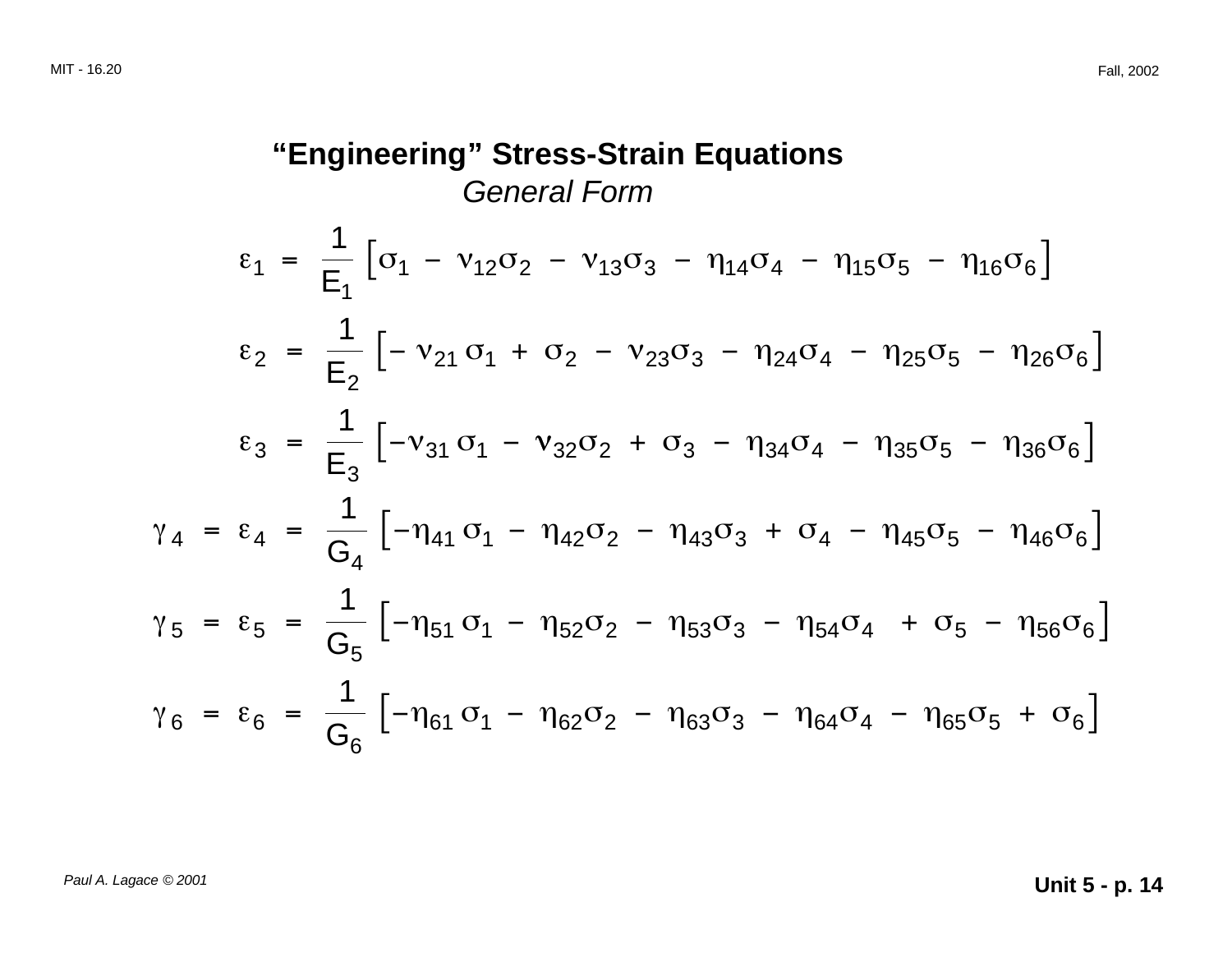In general:

$$
\varepsilon_{n} = -\frac{1}{E_{n}} \sum_{m=1}^{6} v_{nm} \sigma_{m}
$$
\nNote:  $v_{nn} = -1$   
\n $\eta$ 's  $\rightarrow$  v's

We have developed these for a fully anisotropic material. Again, there are currently no useful engineering materials of this nature. Thus, these would need to be reduced accordingly.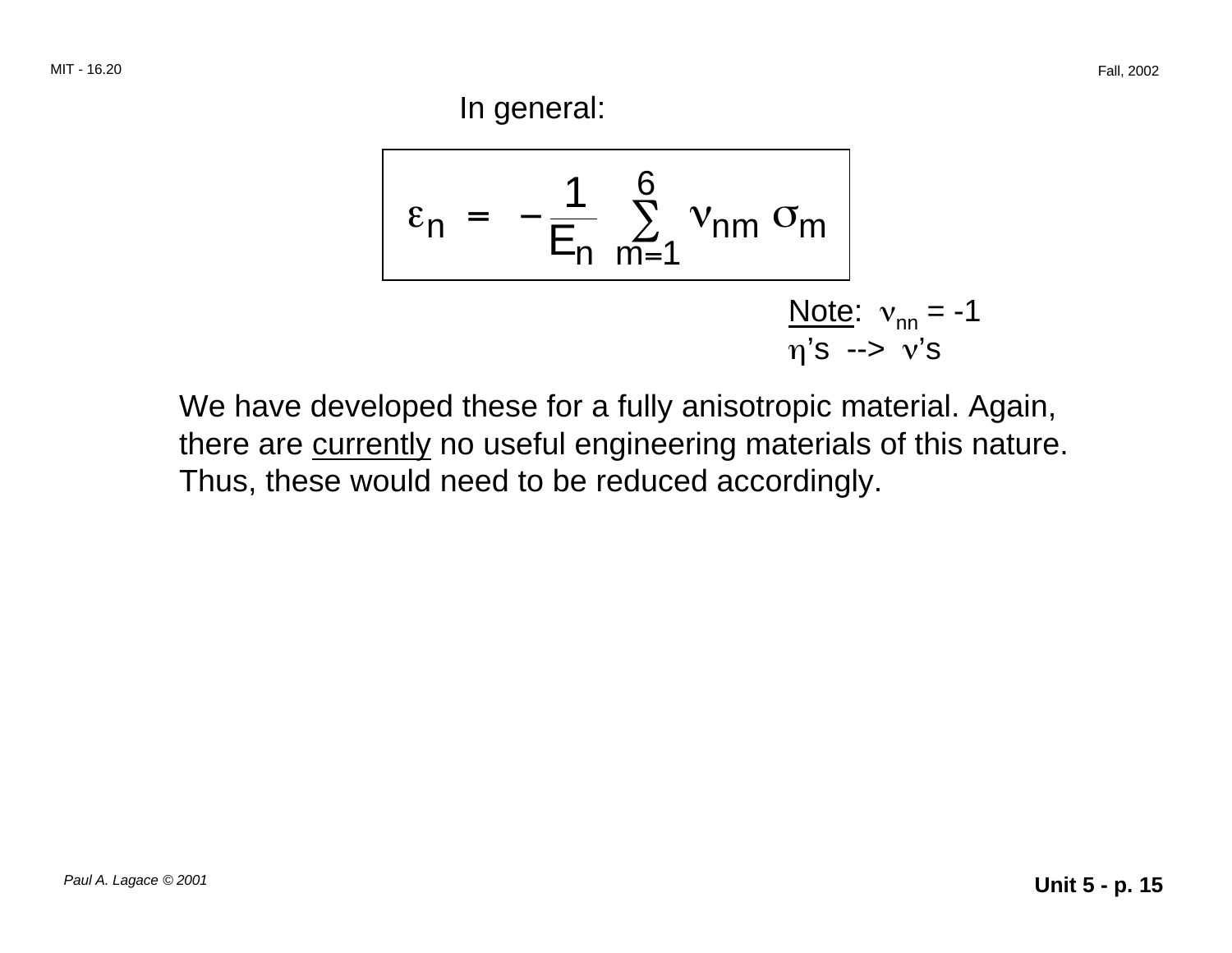## Orthotropic Case:

In material principal axes, there is no coupling between extension and shear and no coupling between planes of shear, so:

all 
$$
\eta_{mn} = 0
$$

Thus, only the following constants remain:

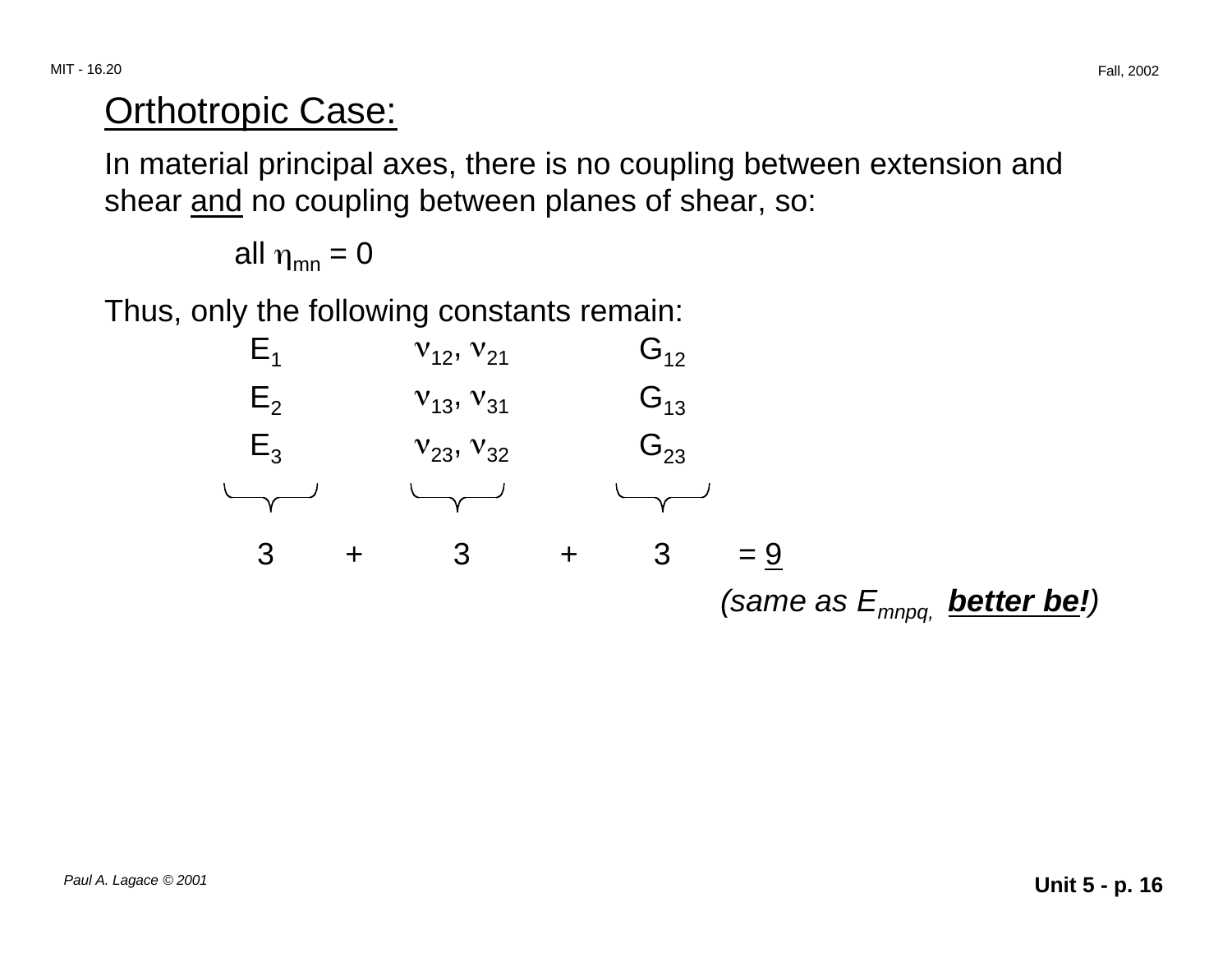So the six equations become:

$$
\varepsilon_{1} = \frac{1}{E_{1}} \left[ \sigma_{1} - v_{12} \sigma_{2} - v_{13} \sigma_{3} \right]
$$
\n
$$
\varepsilon_{2} = \frac{1}{E_{2}} \left[ -v_{21} \sigma_{1} + \sigma_{2} - v_{23} \sigma_{3} \right]
$$
\n
$$
\varepsilon_{3} = \frac{1}{E_{3}} \left[ -v_{31} \sigma_{1} - v_{32} \sigma_{2} + \sigma_{3} \right]
$$
\n
$$
\varepsilon_{4} = \frac{1}{G_{23}} \sigma_{4}
$$
\n
$$
\varepsilon_{5} = \frac{1}{G_{13}} \sigma_{5}
$$
\n
$$
\varepsilon_{6} = \frac{1}{G_{12}} \sigma_{6}
$$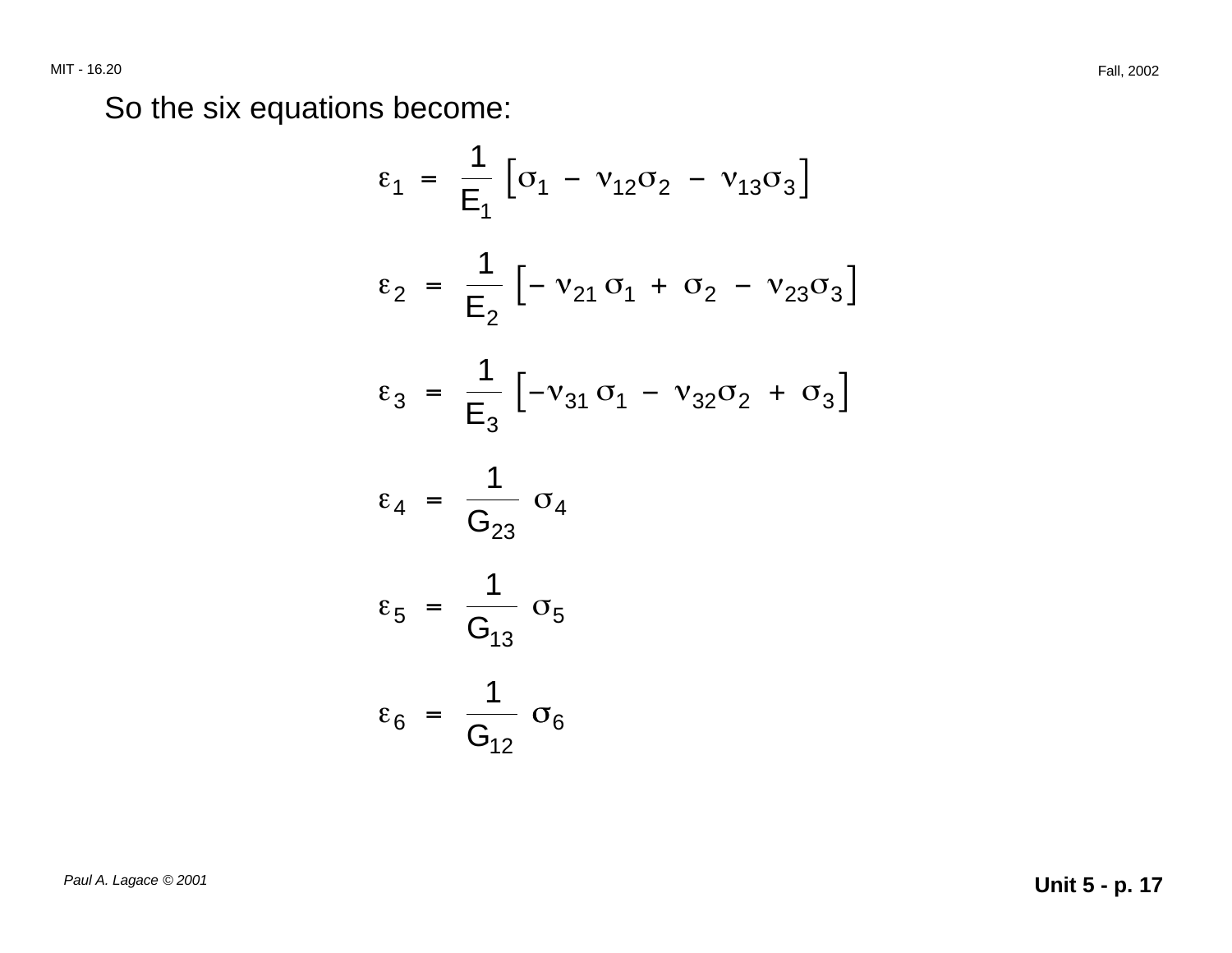MIT - 16.20 Fall, 2002

matrix form:

$$
\begin{bmatrix} \varepsilon_1 \\ \varepsilon_2 \\ \varepsilon_2 \\ \varepsilon_3 \\ \varepsilon_4 \\ \varepsilon_5 \\ \varepsilon_6 \end{bmatrix} = \begin{bmatrix} \frac{1}{E_1} & -\frac{v_{12}}{E_1} & -\frac{v_{13}}{E_1} & 0 & 0 & 0 \\ -\frac{v_{21}}{E_2} & \frac{1}{E_2} & -\frac{v_{23}}{E_2} & 0 & 0 & 0 \\ -\frac{v_{31}}{E_3} & -\frac{v_{32}}{E_3} & \frac{1}{E_3} & 0 & 0 & 0 \\ 0 & 0 & 0 & \frac{1}{G_{23}} & 0 & 0 \\ 0 & 0 & 0 & 0 & \frac{1}{G_{13}} & 0 \\ \varepsilon_6 & 0 & 0 & 0 & 0 & \frac{1}{G_{12}} \end{bmatrix} \begin{bmatrix} \sigma_1 \\ \sigma_2 \\ \sigma_3 \\ \sigma_4 \\ \sigma_5 \\ \sigma_6 \end{bmatrix}
$$
  
\n
$$
\varepsilon = \begin{bmatrix} \varepsilon_1 & \varepsilon_2 & \varepsilon_3 & \varepsilon_1 \\ \varepsilon_2 & \varepsilon_3 & \varepsilon_2 & \varepsilon_3 \\ \varepsilon_4 & \varepsilon_4 & \varepsilon_5 & \varepsilon_6 \\ \varepsilon_7 & \varepsilon_8 & \varepsilon_7 & \varepsilon_8 \\ \varepsilon_8 & \varepsilon_8 & \varepsilon_8 & \varepsilon_9 \\ \varepsilon_9 & \varepsilon_9 & \varepsilon_9 & \varepsilon_1 \\ \varepsilon_1 & \varepsilon_1 & \varepsilon_2 & \varepsilon_9 & \varepsilon_1 \\ \varepsilon_1 & \varepsilon_2 & \varepsilon_1 & \varepsilon_1 \\ \varepsilon_3 & \varepsilon_1 & \varepsilon_2 & \varepsilon_1 \\ \varepsilon_3 & \varepsilon_1 & \varepsilon_2 & \varepsilon_2 \\ \varepsilon_2 & \varepsilon_3 & \varepsilon_3 & \varepsilon_3 \\ \varepsilon_4 & \varepsilon_4 & \varepsilon_1 & \varepsilon_2 & \varepsilon_3 \\ \varepsilon_5 & \varepsilon_3 & \varepsilon_3 & \varepsilon_3 & \varepsilon_4 \\ \varepsilon_6 & \varepsilon_
$$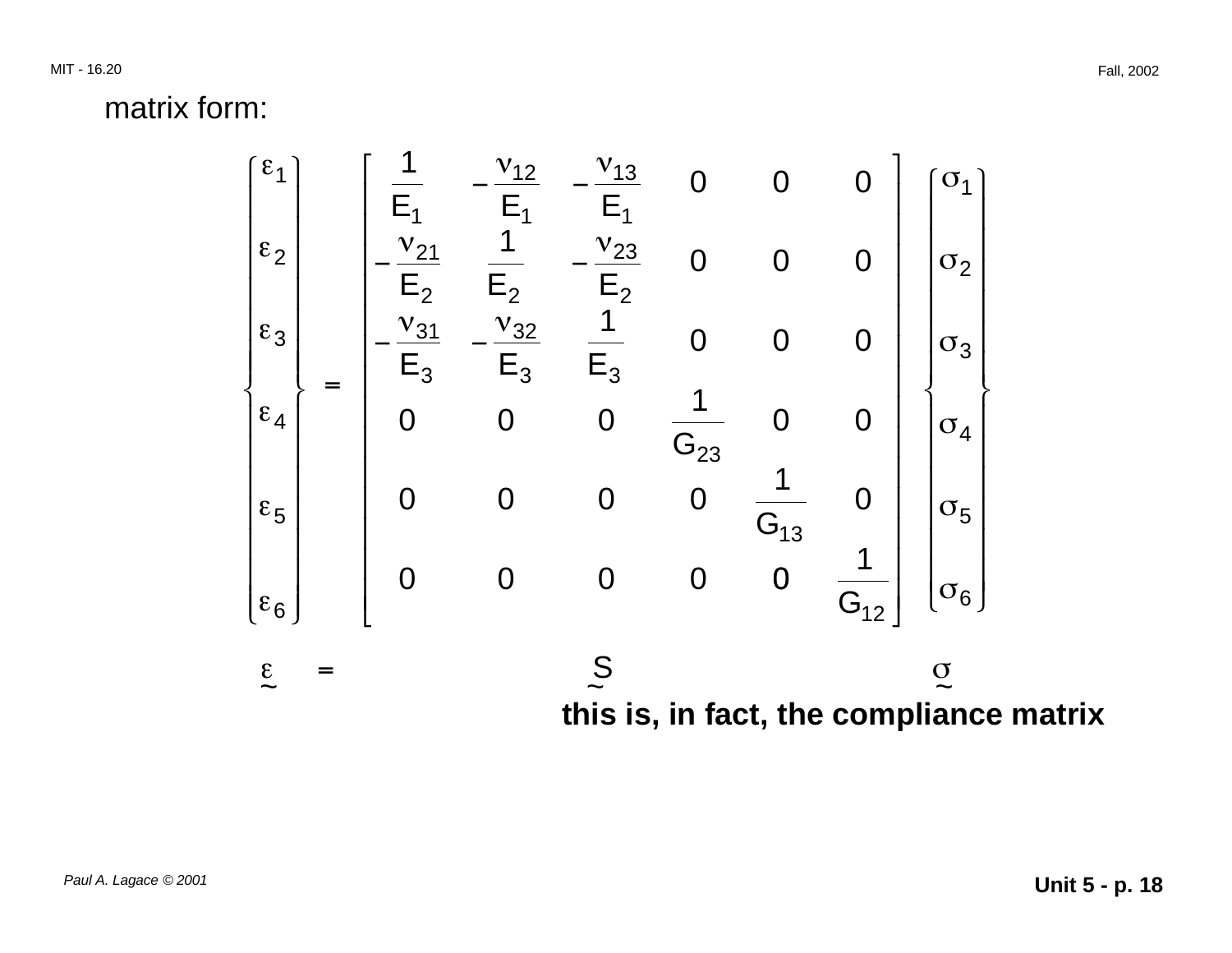Thus:

- If we know the engineering constants (through tests -- this is upcoming)
- Relate engineering constants to  $S_{\text{mnoq}}$
- Get  $E_{mnpq}$  by inversion of  $S_{mnpq}$  matrix (combine steps to directly get relationships between  $E_{mnpq}$  and the engineering constants)

# Isotropic Case

As we noted in the last unit, as we get to materials with less elastic constants (< 9) than an orthotropic material, we no longer have any more zero terms in the elasticity or compliance matrix, but more nonzero terms are related.

For the isotropic case:

- All extensional moduli are the same:  $E_1 = E_2 = E_3 = E$
- All Poisson's ratios are the same:

 $V_{12} = V_{21} = V_{13} = V_{31} = V_{23} = V_{32} = V$ 

• All shear moduli are the same:

$$
\mathbf{G}_4 = \mathbf{G}_5 = \mathbf{G}_6 = \mathbf{G}
$$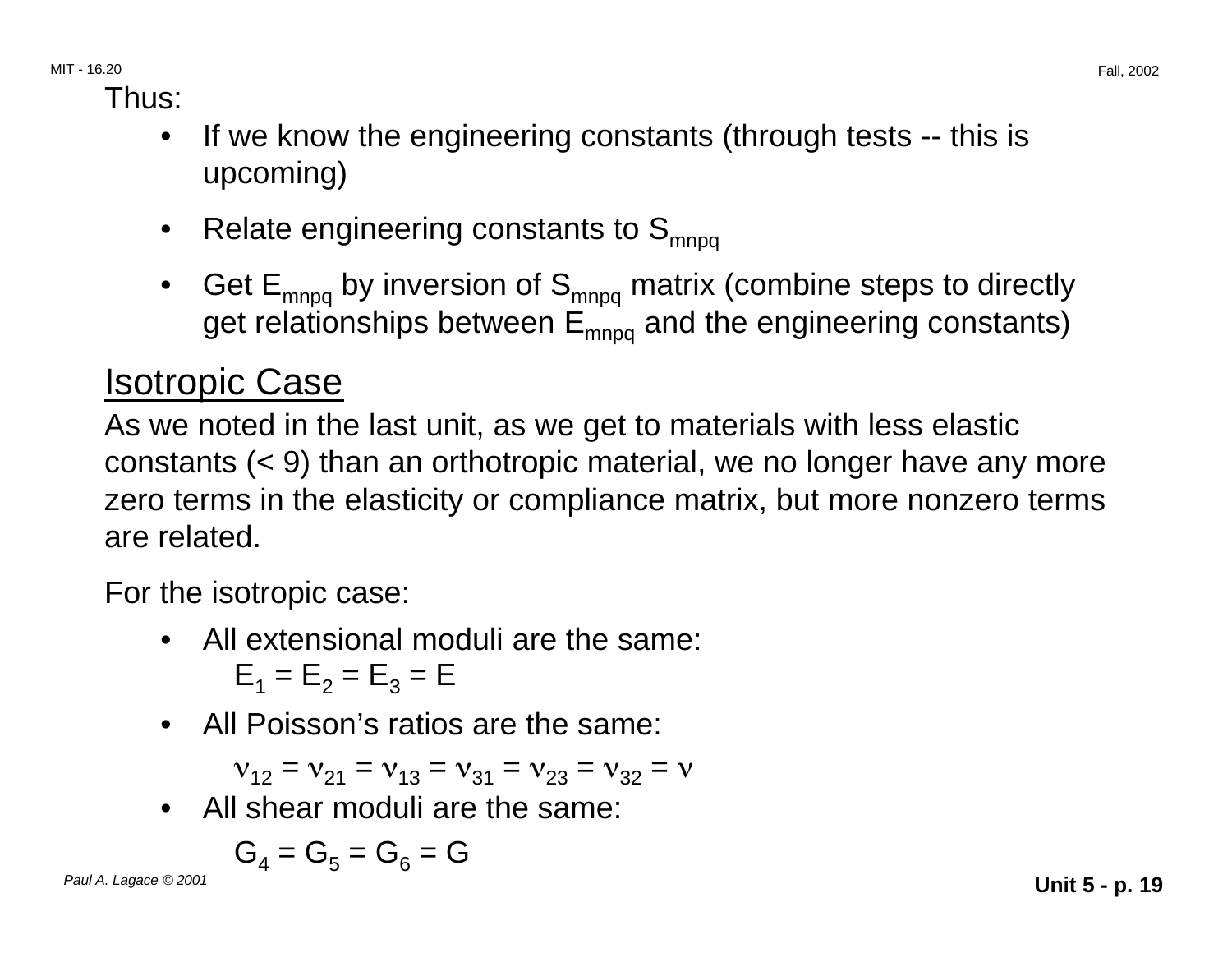• And, there is a relationship between  $E, v$  and  $G$  (from Unified):

$$
G = \frac{E}{2(1 + v)}
$$

**Thus, there are only 2 independent constants.** 

We now have all the relationships to do the manipulations, but we need to measure the basic properties. We must therefore talk about…

# Testing

Testing is used for a variety of purposes.

Depending on the purpose, the technique and "care" will vary. The "fidelity" needed in the testing depends on the use.

Basically, apply a load (stress) condition and measure appropriate responses: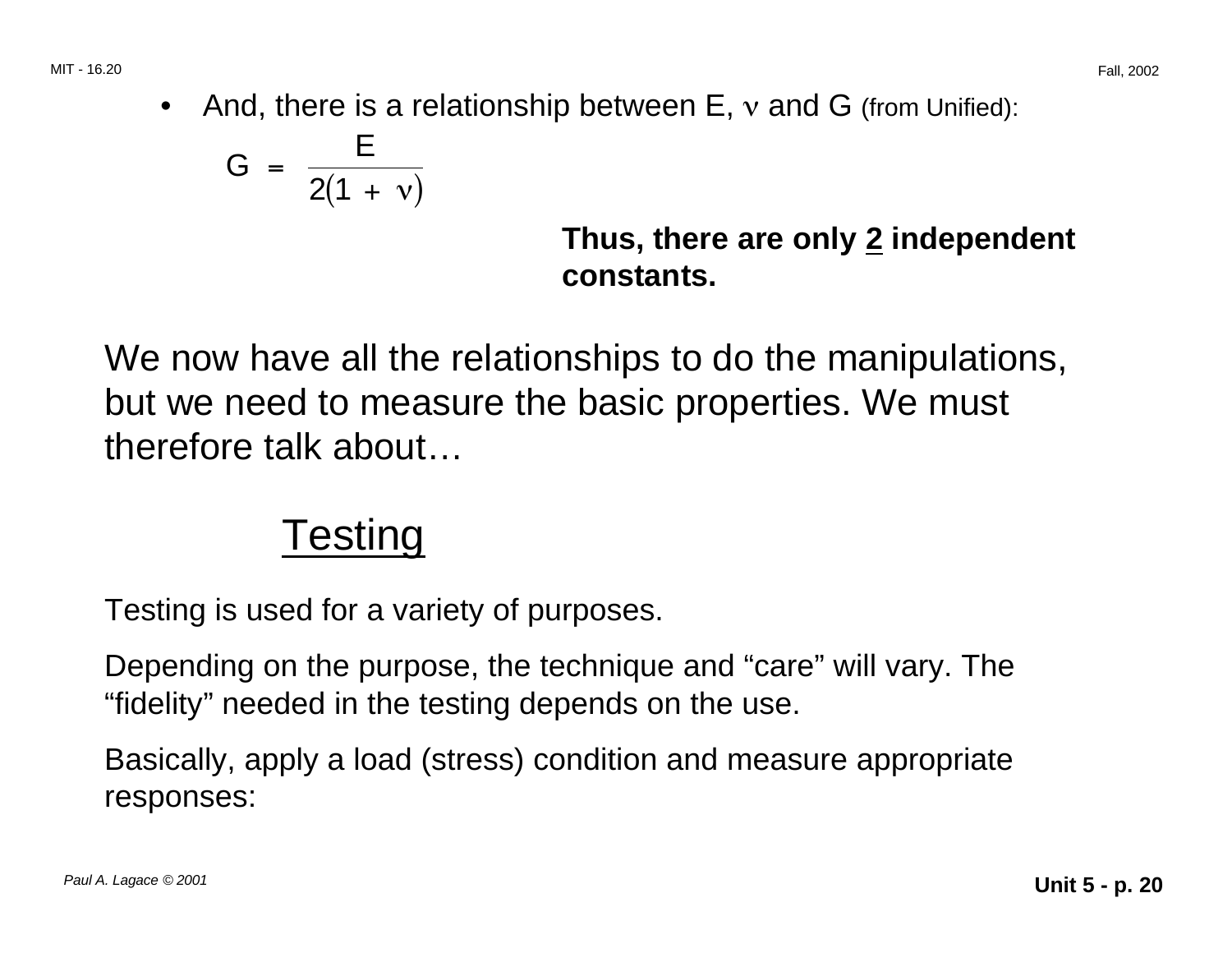- Strain
- **Displacements**
- •Failure

(or maybe vice versa)

Concerns in test specimens

- Boundary conditions and introduction of load
- Stress concentrations
- Achievement of desired stress state
- Cost and ease of use also important (again, depends on use of test)

Many of these concerns will depend on the material / configuration and load condition. This generally involves issues of scale.

"Properties" of a material / structure depends on the "scale" at which you look at it.

Scale  $\approx$  level of homogenization (average behavior over a certain size)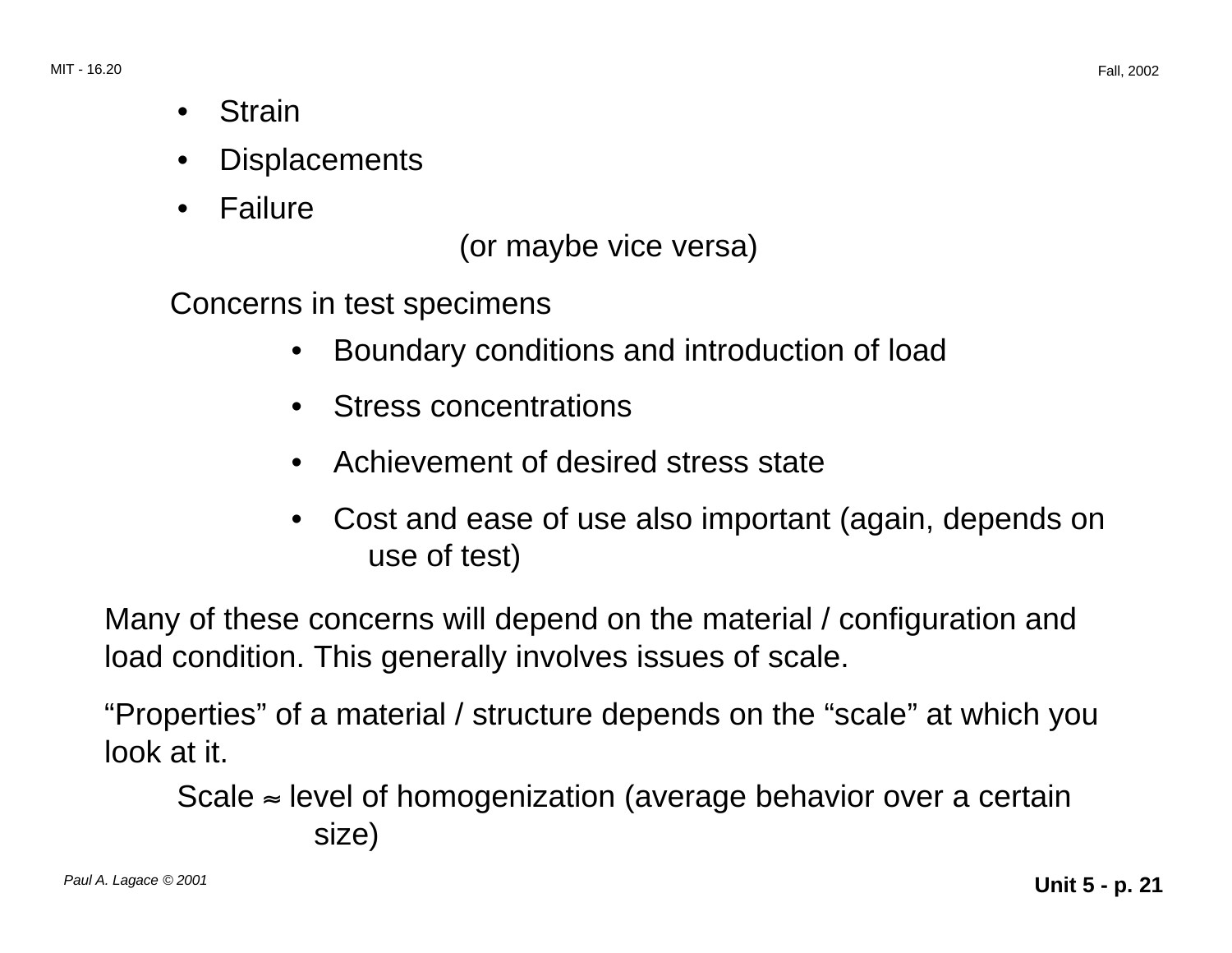#### Example 1: Atoms make up a material **Figure 5.1 Representation of atomic bonding as springs**



The behavior of the "materials" is some combination of the atoms and their bonds.

Example 2: Composite

**Figure 5.2 Representation of unidirectional composite** 



Fibers and matrix respond differently. "Average" their response to get "composite" properties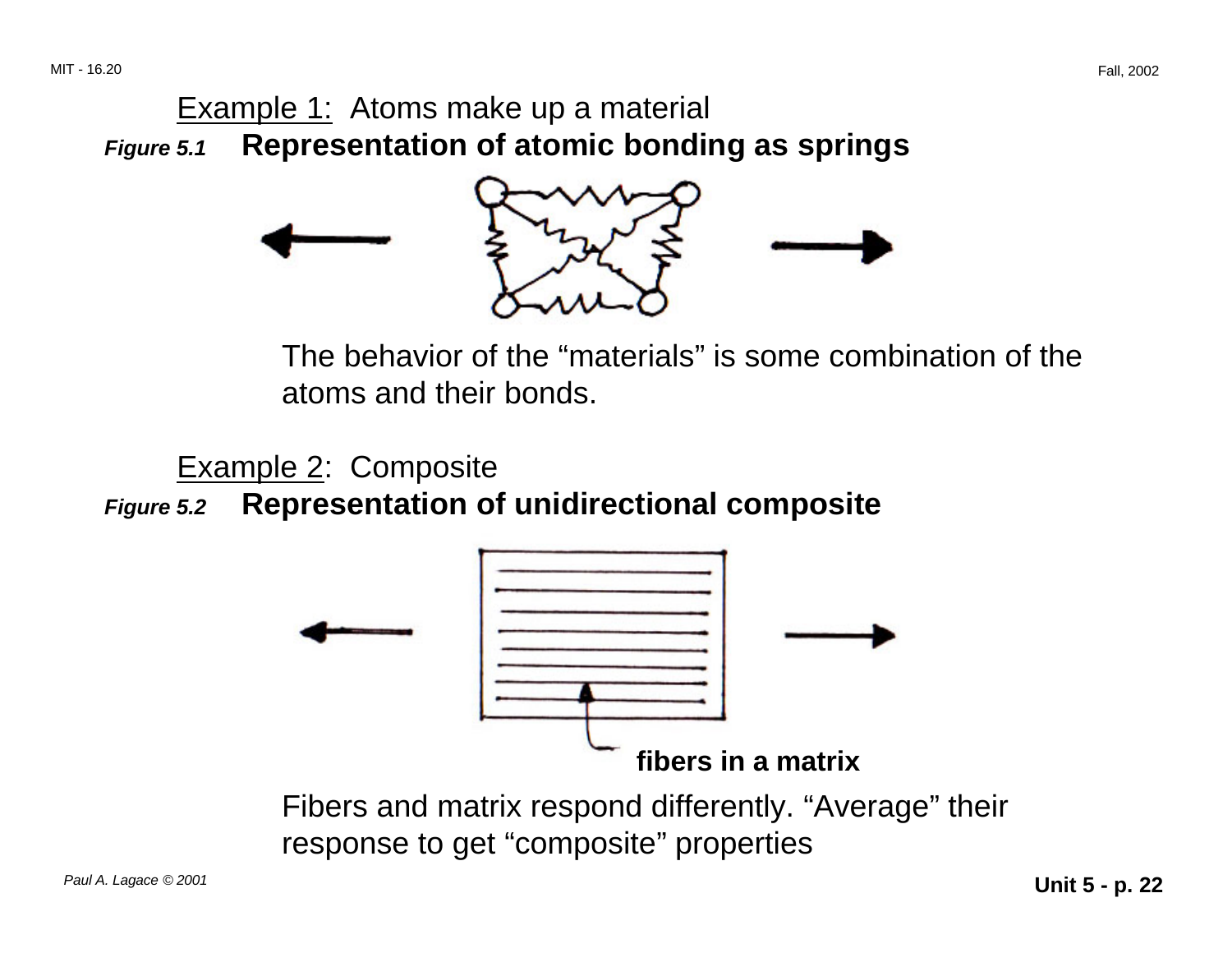<sup>⇒</sup> Must look at responses at length of several fiber diameters

Example 3: A Truss **Figure 5.3 Representation of a generic truss** 



Each truss member responds in a certain way, but we can characterize the truss behavior on a large scale by looking at the displacement between A and B  $(\Delta \ell)$  and get a "truss" stiffness".

Final Example: put all of these together

- Truss
- Members are composites
- Composites have fibers and matrix
- ⇒ <sup>⇒</sup> **a continuum!**  • Fibers and matrix are composed of atoms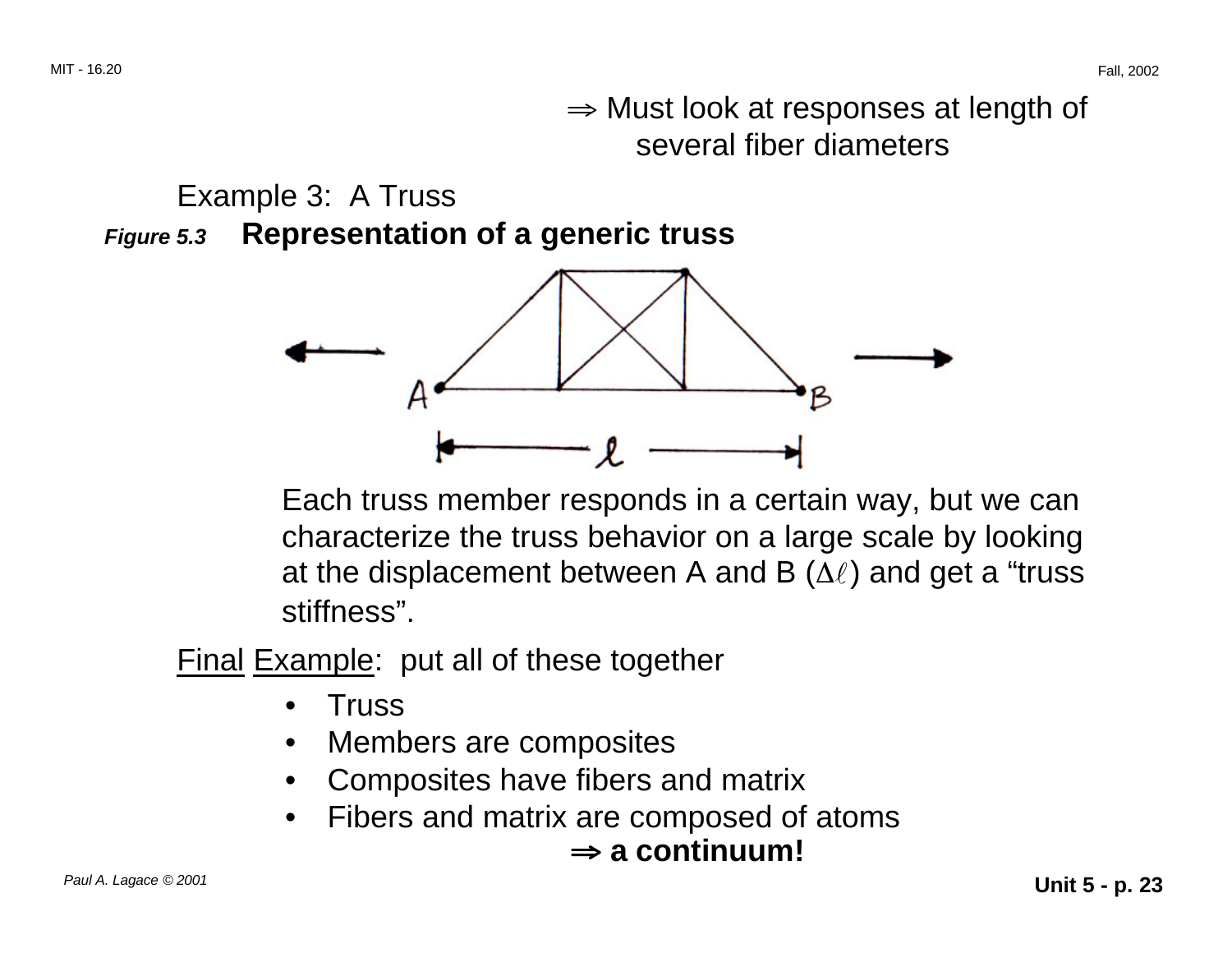Any material is really a structure. We are making an engineering approximation by characterizing it at a certain level.

> $\Rightarrow$  that is the limit / assumption on "material" properties" and the tests we use to measure them.

> > (so elastic constants are an engineering representation of "micromechanical" behavior)

Thus, let's keep in mind such issues of scale as we consider test methods. Must measure at or above pertinent scale of homogenization / averaging.

There are many different types of tests, but in dealing with elastic constants, there are 3 basic load conditions (tension, compression, shear)

The test specimen will depend on the material and the load condition.

1. Tension (easiest to do)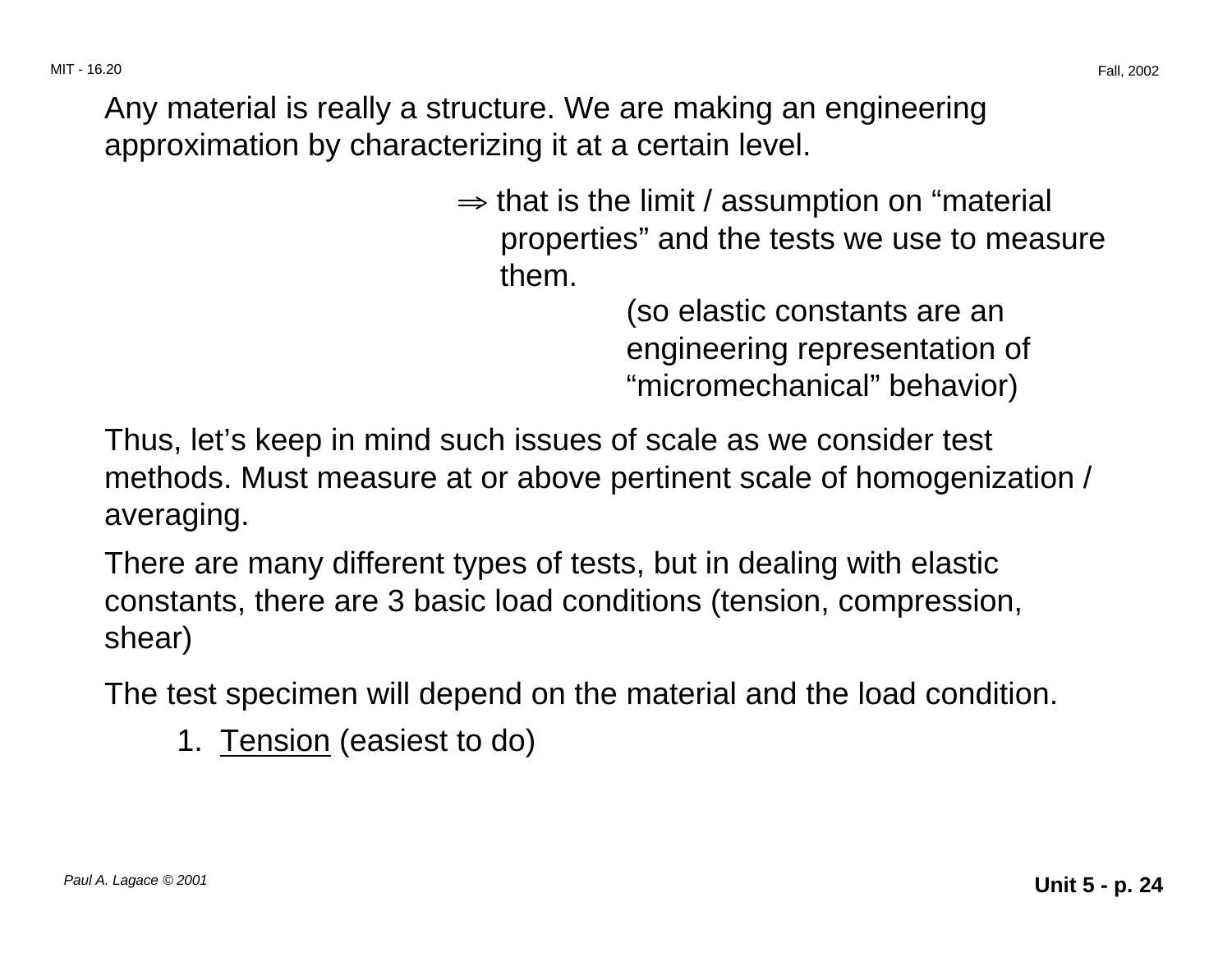

2. Compression

Similar specimens can be used, but must beware of buckling (global and local instabilities)

Possibility of local reinforcement to prevent buckling.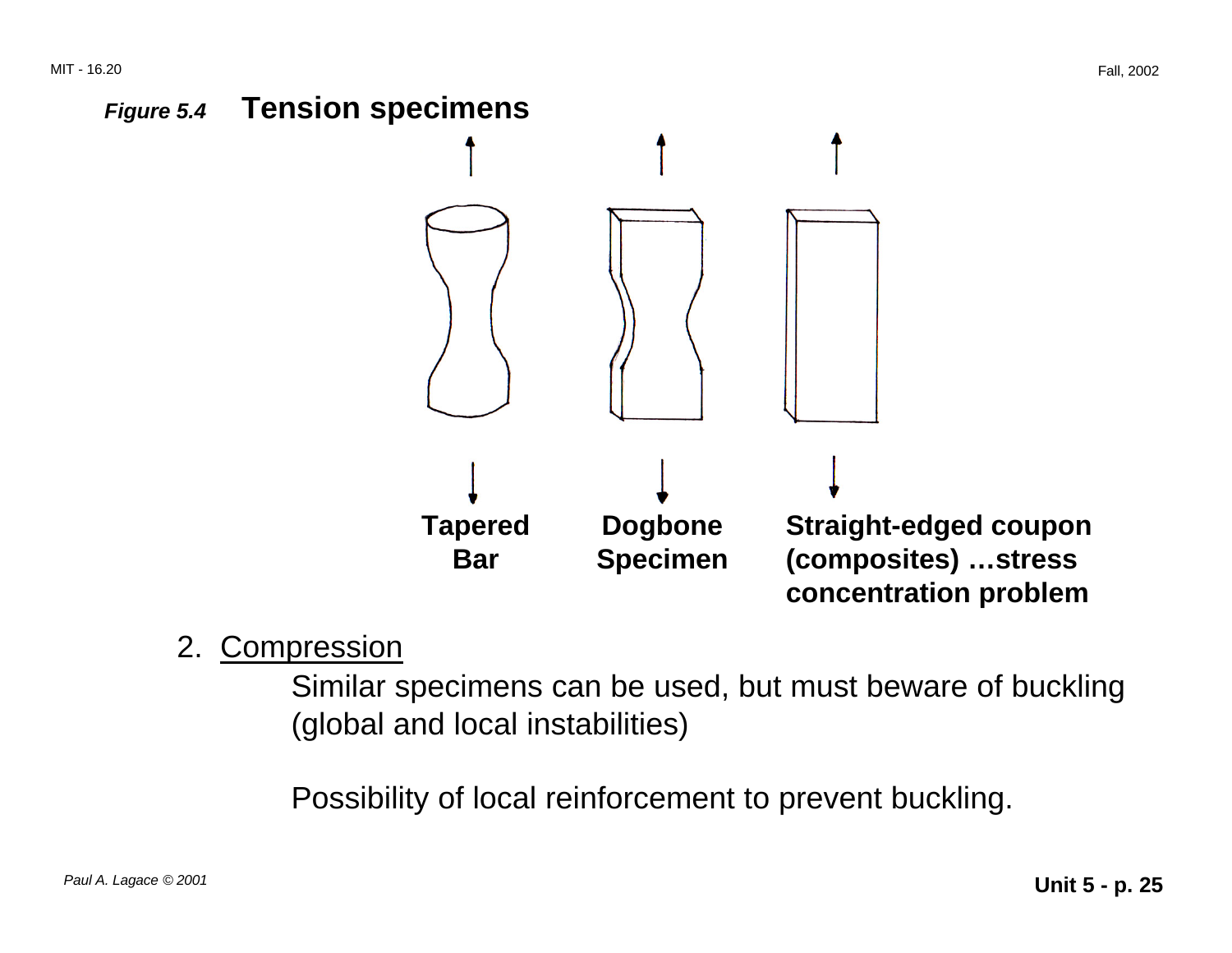3. Shear

Very hard to apply pure shear.

**Figure 5.5 Possible shear specimens** 



**Refer to: ASTM (American Society for Testing** and Materials) Annual Book of Standards

Voluntary test standards are contained there.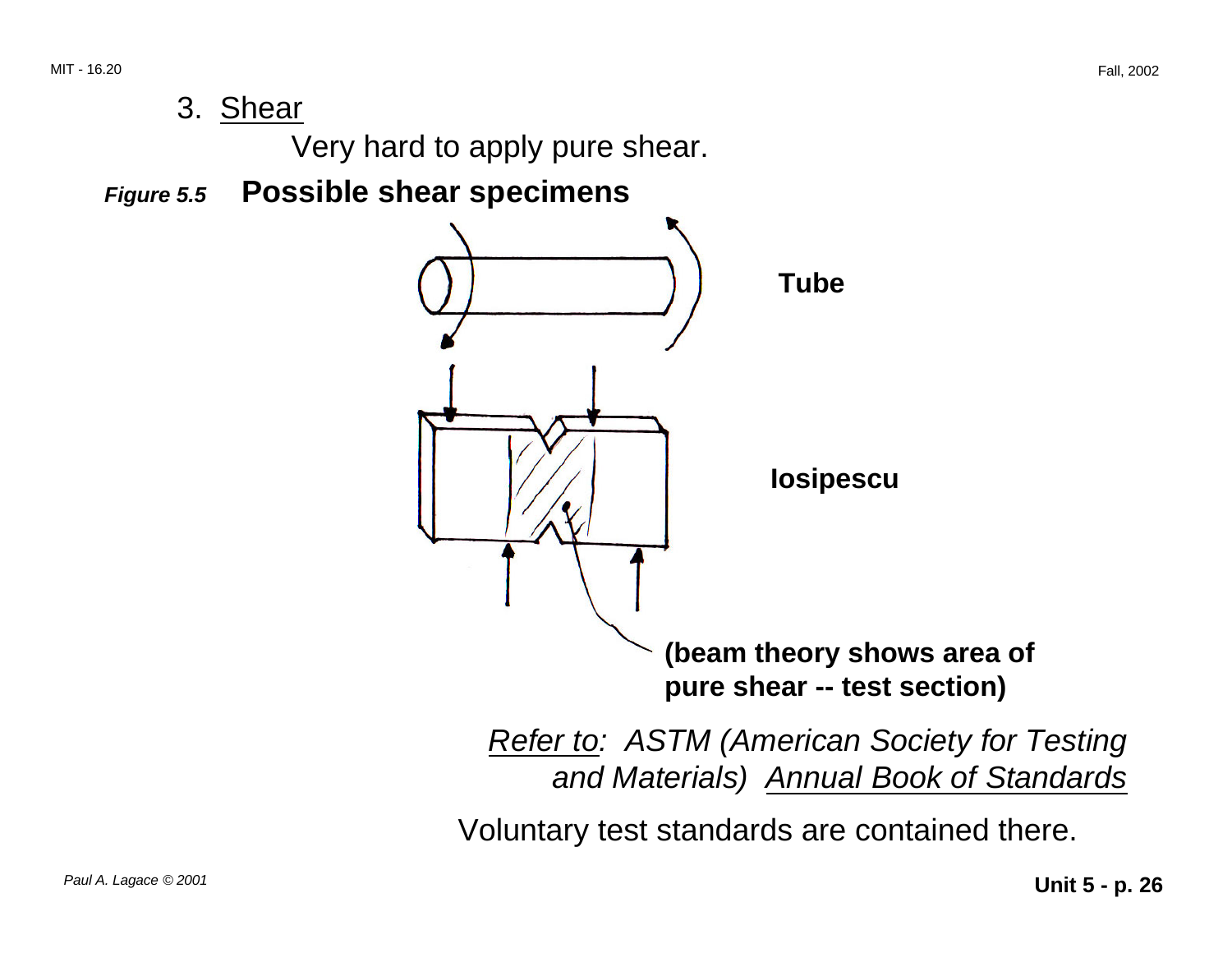$\Rightarrow$  what to do with test data

Test data must be "reduced" to give the engineering constants.

**Figure 5.6 Typical stress-strain data (for ductile material)** 



- The engineering constants are defined (somewhat arbitrary) as various parts of this curve. Generally within the "initial linear region".
- Often use linear regression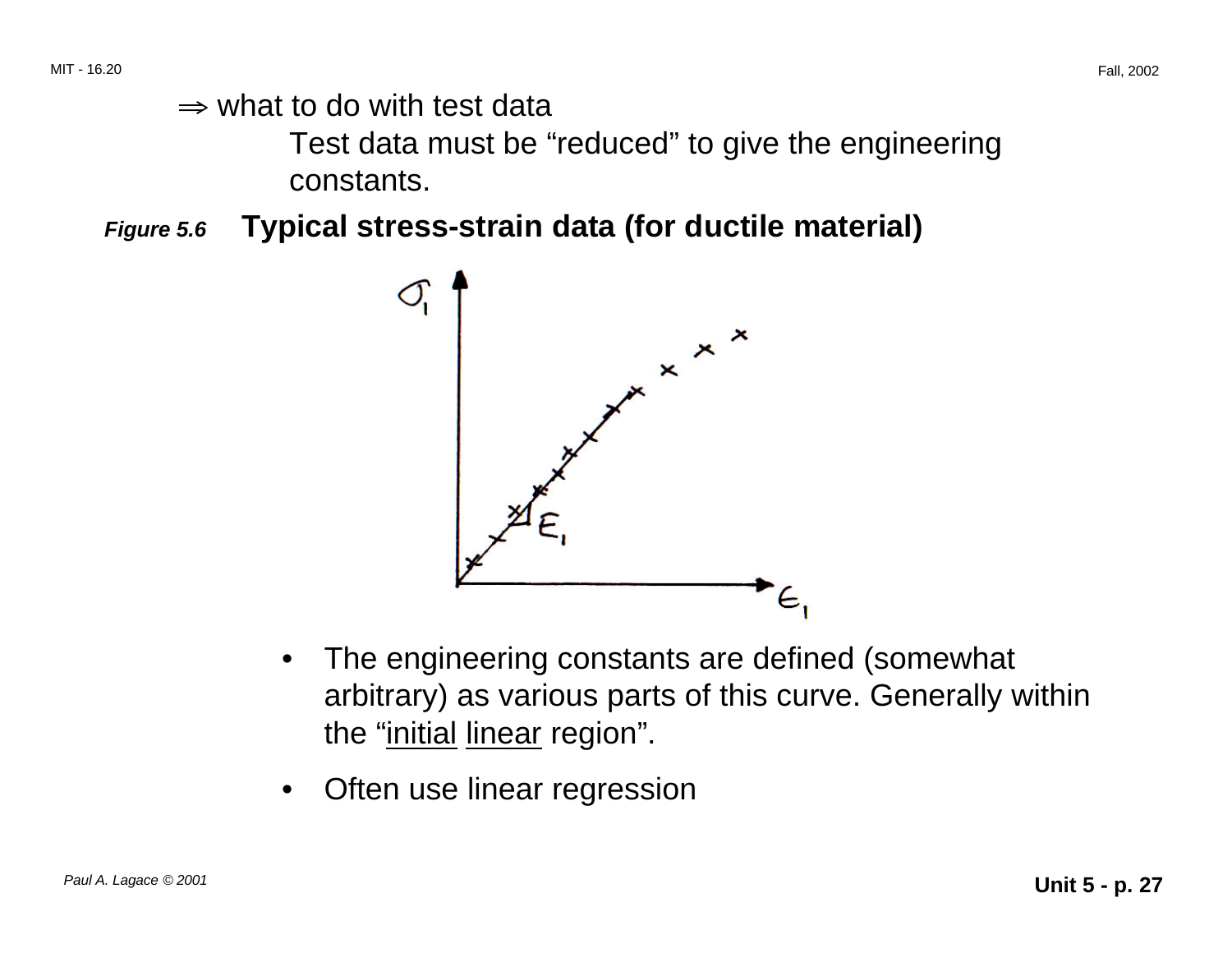#### **Key**

<sup>⇒</sup> **stress-strain relations with engineering constants attained in this manner are valid only in the linear region.** 

Thus, one must report:

- slope (engineering constant)
- region of applicability

Note: we have not dealt with temperature effects. We will consider this later.

Also note: strength / failure properties are much harder to measure.

> **(recall Unified: average behavior vs. local / weakest link)**